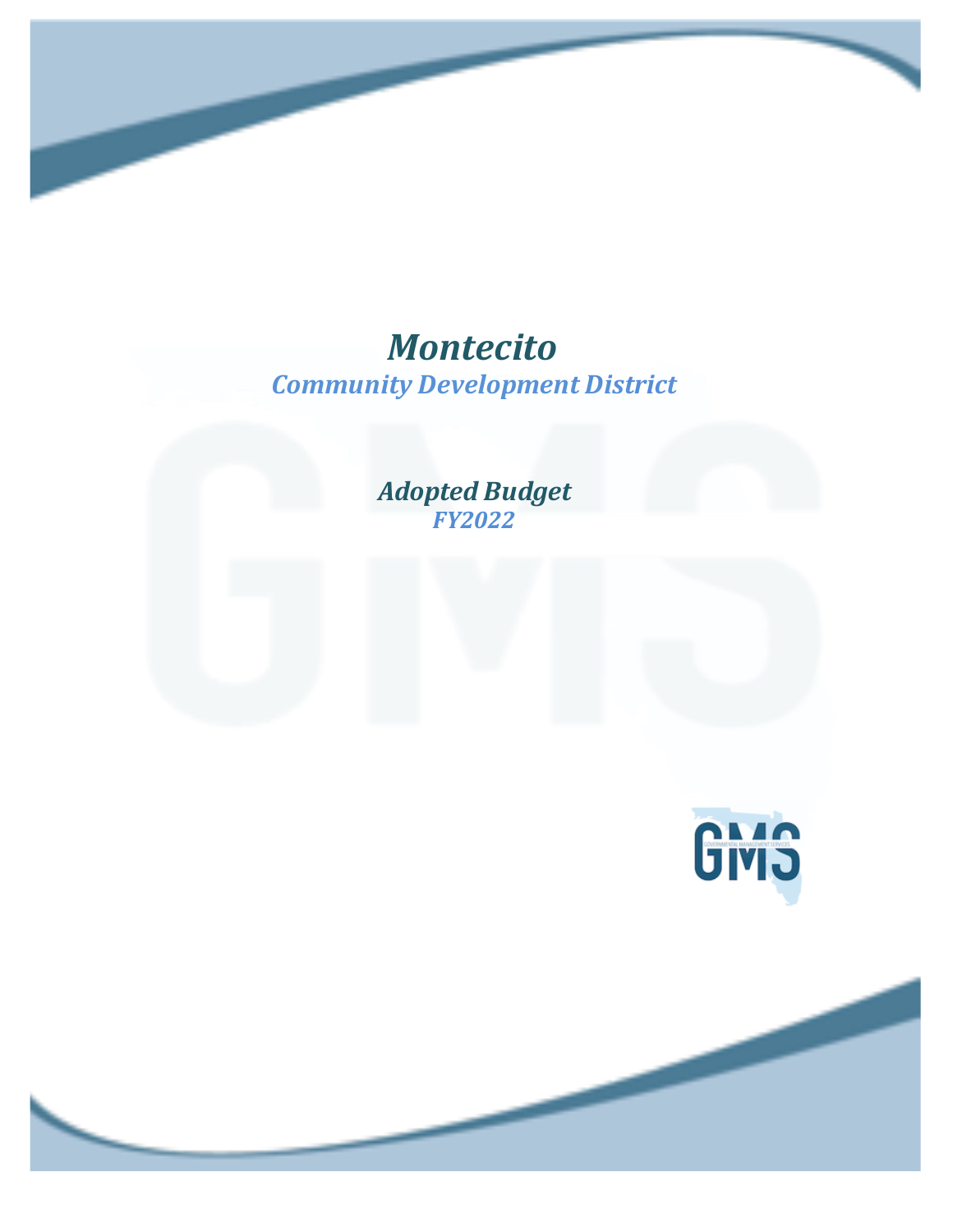## **Community Development District Montecito**

### Table of Contents

|                                    | <u>Pages</u> |
|------------------------------------|--------------|
| General Fund                       | $1 - 2$      |
| <b>General Fund Narrative</b>      | $3-12$       |
| Capital Reserve Fund               | 13           |
| Disaster Reserve Fund              | 14           |
| Roadway Reserve Fund               | 15           |
| Debt Service Fund                  | 16           |
| Series 2006 Amortization Schedule  | 17           |
| <b>Assessment Allocation Chart</b> | 18-19        |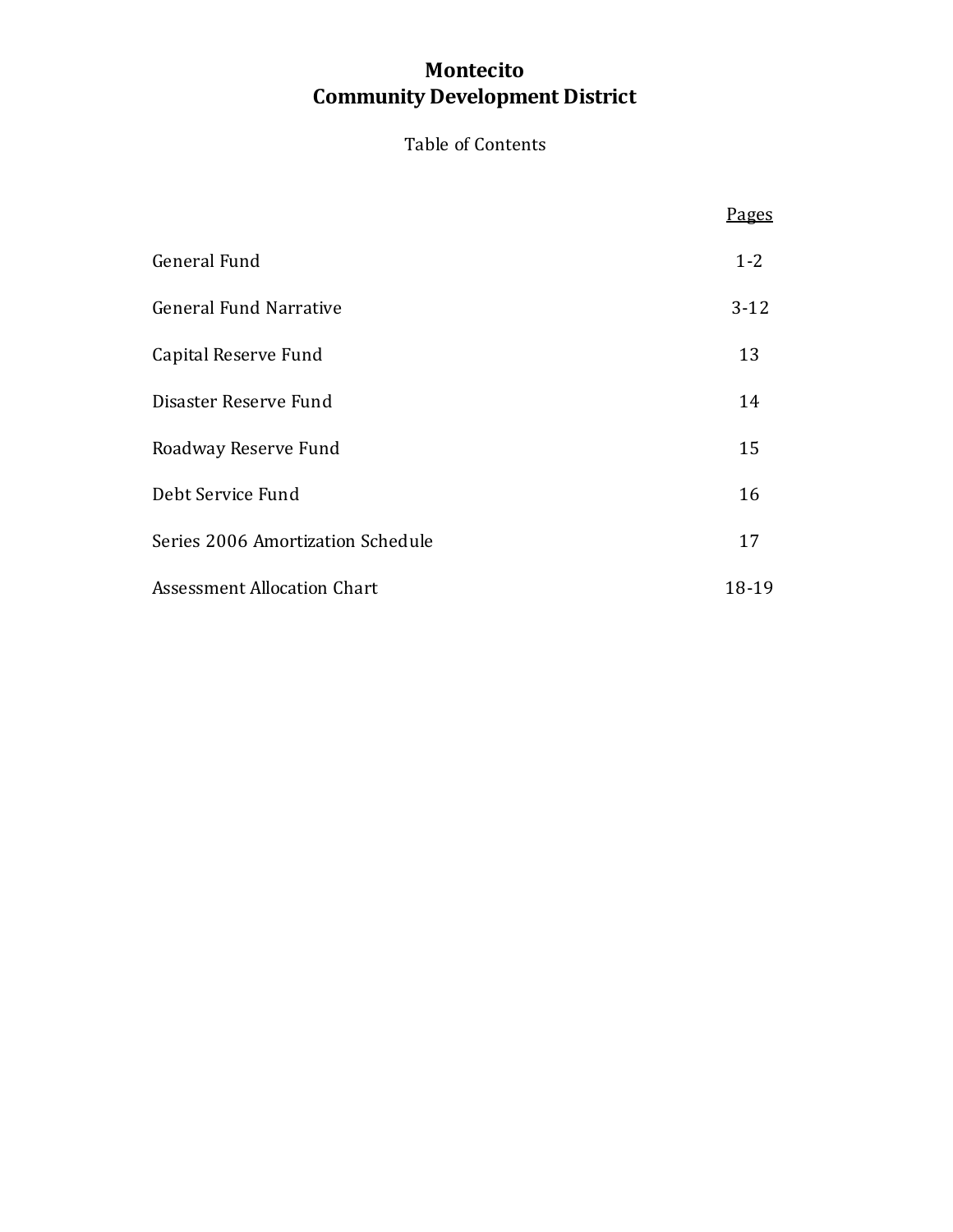### **Montecito**

#### **Community Development District**

#### **General Fund Fiscal Year 2022**

|                                                                              | Adopted<br>Budget<br>FY 2021 | Actuals<br>Thru<br>6/30/21 |     | Projected<br>Next<br>3 Months |            | Projected Total<br>Thru<br>9/30/21 | Adopted<br>Budget<br>FY 2022 |       |
|------------------------------------------------------------------------------|------------------------------|----------------------------|-----|-------------------------------|------------|------------------------------------|------------------------------|-------|
| <b>Revenues</b>                                                              |                              |                            |     |                               |            |                                    |                              |       |
| Maintenance Assessments                                                      | \$<br>723,971                | \$<br>725,912              | \$  |                               | \$         | 725,912                            | \$<br>723,971                |       |
| Interest Income                                                              |                              | 2                          |     | $\overline{\phantom{a}}$      | \$         | 2                                  |                              |       |
| Gate & Amenity Access Income<br>Miscellaneous Income                         |                              | 3,755<br>315               |     | 939                           |            | 4,694<br>394                       |                              |       |
|                                                                              |                              |                            |     | 79                            |            |                                    |                              |       |
| <b>Total Revenues</b>                                                        | \$<br>723,971                | \$<br>729,984              | \$  | 1,018                         | \$         | 731,001                            | \$<br>723,971                |       |
| <b>Expenditures</b>                                                          |                              |                            |     |                               |            |                                    |                              |       |
| <b>Administrative Expenses</b>                                               |                              |                            |     |                               |            |                                    |                              |       |
| <b>Supervisor Fees</b>                                                       | \$<br>7,200                  | \$<br>5,200                | \$  | 1,800                         | \$         | 7,000                              | \$<br>7,200                  |       |
| District Management                                                          | 41,200                       | 30,900                     |     | 10,300                        |            | 41,200                             | 42,436                       |       |
| District Engineer                                                            | 30,000                       | 13,490                     |     | 7,500                         |            | 20,990                             | 30,000                       |       |
| District Counsel                                                             | 30,000                       | 21,963                     |     | 8,038                         |            | 30,000                             | 30,000                       |       |
| Disclosure Report                                                            | 1,500                        | 1,500                      |     |                               |            | 1,500                              | 1,500                        |       |
| <b>Trustee Fees</b>                                                          | 3,500                        | 1,750                      |     | 1,750                         |            | 3,500                              | 3,500                        |       |
| Assessment Roll                                                              | 5,000                        | 5,000                      |     |                               |            | 5,000                              | 5,000                        |       |
| <b>Auditing Services</b>                                                     | 5,000<br>500                 |                            |     | 4,675                         |            | 4,675                              | 5,000<br>500                 |       |
| Arbitrage Rebate Calculation<br>Public Officials/General Liability Insurance | 15,590                       | 450<br>15,343              |     |                               |            | 450<br>15,343                      | 17,000                       |       |
| Legal Advertising                                                            | 2,000                        | 509                        |     | 1,491                         |            | 2,000                              | 2,000                        |       |
| Dues, Licenses, & Subscriptions                                              | 175                          | 175                        |     |                               |            | 175                                | 175                          |       |
| <b>Information Technology</b>                                                | 1,440                        | 540                        |     | 360                           |            | 900                                | 1,800                        |       |
| Website Maintenance                                                          | 960                          | 360                        |     | 240                           |            | 600                                | 1,200                        |       |
| <b>Property Appraiser</b>                                                    | 250                          | 211                        |     |                               |            | 211                                | 250                          |       |
| Reimbursable Expenses                                                        | 1,200                        | 447                        |     | 300                           |            | 747                                | 1,200                        |       |
| Contingency                                                                  | 500                          | 1,497                      |     | 540                           |            | 2,037                              | 2,400                        |       |
| <b>Administrative Expenses Total</b>                                         | \$<br>146,015                | \$<br>99,334               | \$  | 36,994                        | \$         | 136,328                            | \$<br>151,161                | 20.9% |
| <b>Operations and Maintenance Expenses</b>                                   |                              |                            |     |                               |            |                                    |                              |       |
| <b>Field Management</b>                                                      |                              |                            |     |                               |            |                                    |                              |       |
| Field Manager                                                                | \$<br>18,540                 | \$<br>13,905               | \$  | 4,635                         | \$         | 18,540                             | \$<br>19,096                 |       |
| <b>Onsite Facility Supervisor Salary</b>                                     | 44,252                       | 32,412                     |     | 10,800                        |            | 43,212                             | 45,569                       |       |
| Onsite Parttime Pool Attendant                                               |                              | 846                        |     | 3,750                         |            | 4,596                              | 7,150                        |       |
| <b>Payroll Taxes</b>                                                         | 3,500                        | 2,596                      |     | 1,113                         |            | 3,709                              | 4,033                        |       |
| <b>Workers Compensation Costs</b>                                            | 1,949                        | 2,201                      |     |                               |            | 2,201                              | 2,751                        |       |
| Cell Phone & Mileage Reimbursement                                           | 600                          | 200                        |     | 150                           |            | 350                                | 600                          |       |
| ADP Fees<br>Property Insurance                                               | 2,400<br>29,284              | 1,275<br>28,980            |     | 360                           |            | 1,635<br>28,980                    | 3,000<br>31,900              |       |
| <b>Field Management Subtotal</b>                                             | \$<br>100,525                | \$<br>82,415               | \$  | 20,808                        | \$         | 103,223                            | \$<br>114,099                |       |
|                                                                              |                              |                            |     |                               |            |                                    |                              |       |
| <b>Amenity Center Operations</b>                                             | \$<br>10,000                 | \$                         | \$  |                               |            | 8,959                              | \$<br>12,000                 |       |
| Repairs & Maintenance (Non-HVAC)<br>HVAC Repairs & Maintenance               | 2,000                        | 6,459<br>515               |     | 2,500<br>500                  | \$         | 1,015                              | 2,000                        |       |
| Office Supplies                                                              | 1,500                        | 1,111                      |     | 389                           |            | 1,500                              | 1,500                        |       |
| Janitorial Supplies                                                          | 1,850                        | 547                        |     | 463                           |            | 1,010                              | 1,850                        |       |
| Janitorial Services                                                          | 6,900                        | 5,080                      |     | 1,350                         |            | 6,430                              | 7,062                        |       |
| Pest Control & Termite Bond                                                  | 1,000                        | 859                        |     | 740                           |            | 1,599                              | 1,000                        |       |
| Fitness Equipment Repairs & Maintenance                                      | 2,500                        | 1,226                      |     | 625                           |            | 1,851                              | 2,500                        |       |
| Playground Repairs & Maintenance                                             | 1,000                        | 545                        |     | 250                           |            | 795                                | 1,000                        |       |
| Pool Service Repairs & Maintenance                                           | 12,500                       | 9,335                      |     | 3,165                         |            | 12,500                             | 12,500                       |       |
| <b>Amenity Center Operations Subtotal</b>                                    | \$<br>39,250 \$              | 25,677                     | -\$ | 9,981                         | $\sqrt{5}$ | 35,658                             | \$<br>41,412                 |       |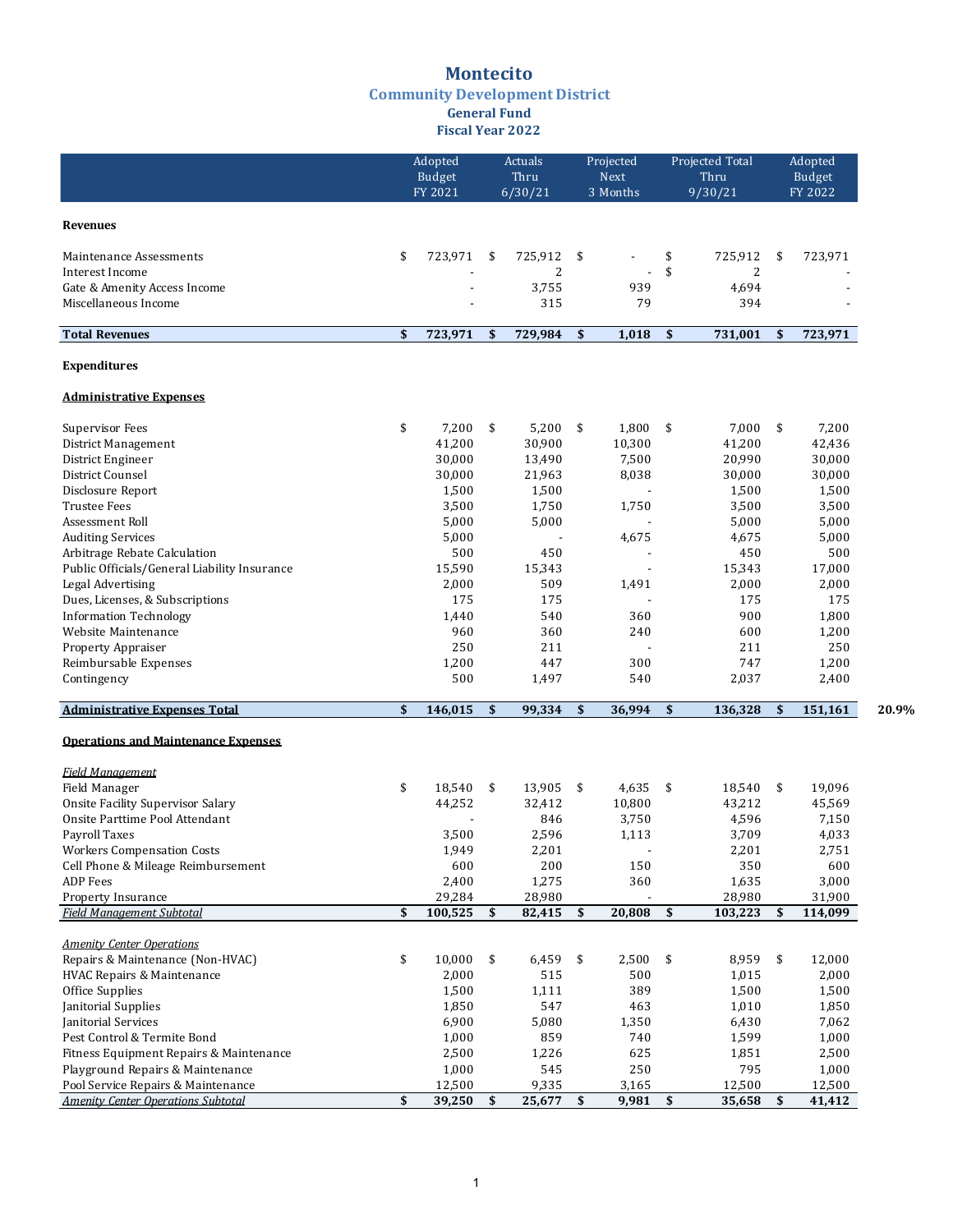### **Montecito**

### **Community Development District**

**General Fund Fiscal Year 2022**

|                                                                             |          | Adopted<br>Budget<br>FY 2021 |                           | Actuals<br>Thru<br>6/30/21 |                           | Projected<br>Next<br>3 Months |          | Projected Total<br>Thru<br>9/30/21 |          | Adopted<br><b>Budget</b><br>FY 2022 |        |
|-----------------------------------------------------------------------------|----------|------------------------------|---------------------------|----------------------------|---------------------------|-------------------------------|----------|------------------------------------|----------|-------------------------------------|--------|
|                                                                             |          |                              |                           |                            |                           |                               |          |                                    |          |                                     |        |
| Irrigation                                                                  |          |                              |                           |                            |                           |                               |          |                                    |          |                                     |        |
| Irrigation Repairs & Maintenance                                            | \$       | 35,000                       | \$                        | 5,564                      | \$                        | 8,750                         | \$       | 14,314                             | \$       | 25,000                              |        |
| <b>Irrigation Monitoring</b>                                                |          | 4,500                        |                           | 4,119                      |                           | 1,497                         |          | 5,616                              |          | 5,988                               |        |
| Hoover Pumps Repairs & Maintenance                                          | \$       | 15,000                       | $\boldsymbol{\mathsf{s}}$ | 10,906                     | $\boldsymbol{\mathsf{s}}$ | 1,883                         | \$       | 12,788                             |          | 15,000                              |        |
| <b>Irrigation Subtotal</b>                                                  |          | 54,500                       |                           | 20,589                     |                           | 12,130                        |          | 32,718                             | \$       | 45,988                              |        |
| <b>Lakes &amp; Fountains</b>                                                |          |                              |                           |                            |                           |                               |          |                                    |          |                                     |        |
| Aquatic Maintenance                                                         | \$       | 5,940                        | \$                        | 4,660                      | \$                        | 1,365                         | \$       | 6,025                              | \$       | 5,460                               |        |
| Fountain Service Repairs & Maintenance                                      |          | 10,000                       |                           | 5,295                      |                           | 3,900                         |          | 9,195                              |          | 11,920                              |        |
| Lakes & Fountains Subtotal                                                  | \$       | 15,940                       | \$                        | 9,955                      | \$                        | 5,265                         | \$       | 15,220                             | \$       | 17,380                              |        |
|                                                                             |          |                              |                           |                            |                           |                               |          |                                    |          |                                     |        |
| Landscaping                                                                 |          |                              |                           |                            |                           |                               |          |                                    |          |                                     |        |
| Landscaping Contracted Services                                             | \$       | 75,405                       | \$                        | 56,553                     | \$                        | 18,851                        | \$       | 75,405                             | \$       | 77,667                              |        |
| Additional Landscaping Repairs & Maintenance                                |          | 15,000                       |                           | 7,165                      |                           | 3,750                         |          | 10,915                             |          | 15,000                              |        |
| Entrance Pot Plant Replacement                                              |          | 2,400                        |                           |                            |                           | 600                           |          | 600                                |          | 2,400                               |        |
| Mulch                                                                       |          | 12,334                       |                           | 6,790                      |                           | 5,544                         |          | 12,334                             |          | 12,334                              |        |
| Palm Tree Maintenance                                                       |          | 14,000                       |                           | 1,000                      |                           | 3,500                         |          | 4,500                              |          | 14,000                              |        |
| Oak Tree Maintenance                                                        |          | 6,500                        |                           |                            |                           | 1,625                         |          | 1,625                              |          | 6,500                               |        |
| Landscaping Subtotal                                                        | \$       | 125,638                      | \$                        | 71,508                     | \$                        | 33,870                        | \$       | 105,378                            | \$       | 127,900                             |        |
|                                                                             |          |                              |                           |                            |                           |                               |          |                                    |          |                                     |        |
| Common Areas. Right of Ways & Perimeter Walls                               |          |                              |                           |                            |                           |                               |          |                                    |          |                                     |        |
| Street Light Repairs & Maintenance                                          | \$       | 5,000                        | \$                        | 3,166                      | \$                        | 1,834                         | \$       | 5,000                              | \$       | 8,500                               |        |
| Entrance Vehicular Gates Repairs & Maintenance                              |          | 5,500                        |                           | 7,588                      |                           |                               |          | 7,588                              |          | 5,500                               |        |
| Pedestrian Entry Gates & Walls Maintenance                                  |          | 5,000                        |                           | 888                        |                           | 1,250                         |          | 2,138                              |          | 8,000                               |        |
| Common Area Repairs & Maintenance                                           |          | 3,000                        |                           | 3,880                      |                           | 750                           |          | 4,630                              |          | 3,000                               |        |
| Sidewalk Cleaning<br>Common Areas, Right of Ways & Perimeter Walls Subtotal | \$       | 6,000<br>24,500              | \$                        | 15,523                     | \$                        | 1,500<br>5,334                | \$       | 1,500<br>20,856                    | \$       | 6,000<br>31,000                     |        |
|                                                                             |          |                              |                           |                            |                           |                               |          |                                    |          |                                     |        |
| <b>Security Monitoring Services</b>                                         |          |                              |                           |                            |                           |                               |          |                                    |          |                                     |        |
| <b>Fire Detection Services</b>                                              | \$       | 1,404                        | \$                        | 688                        | \$                        | 344                           | \$       | 1,032                              | \$       | 1,404                               |        |
| <b>Access Control Services</b>                                              |          | 1,876                        |                           | 1,857                      |                           | 619                           |          | 2,476                              |          | 2,476                               |        |
| <b>Intrusion Services</b>                                                   |          | 1,876                        |                           | 991                        |                           | 319                           |          | 1,310                              |          | 1,276                               |        |
| Security Monitoring Repairs & Maintenance                                   |          | 1,000                        |                           | 2,116                      |                           | 177                           |          | 2,293                              |          | 2,500                               |        |
| <b>Security Subtotal</b>                                                    | \$       | 6,156                        | \$                        | 5,653                      | \$                        | 1,282                         | \$       | 7,112                              | \$       | 7,656                               |        |
|                                                                             |          |                              |                           |                            |                           |                               |          |                                    |          |                                     |        |
| <b>Utilities</b>                                                            |          |                              |                           |                            |                           |                               |          |                                    |          |                                     |        |
| <b>Electric Services</b>                                                    | \$       | 43,000                       | \$                        | 28,180                     | \$                        | 9,300                         | \$       | 37,480                             | \$       | 43,000                              |        |
| Telephone, Fax & Internet                                                   |          | 2,400                        |                           | 2,074                      |                           | 718                           |          | 2,792                              |          | 3,000                               |        |
| Water & Sewer Services                                                      |          | 4,000                        |                           | 1,756                      |                           | 750                           |          | 2,506                              |          | 4,000                               |        |
| Gate Kiosk Internet Services                                                |          | 2,850                        |                           | 2,158                      |                           | 570                           |          | 2,728                              |          | 2,850                               |        |
| <b>Utilities Subtotal</b>                                                   | \$       | 52,250                       |                           | 34,168                     | \$                        | 11,338                        | \$       | 45,506                             | \$       | 52,850                              |        |
|                                                                             |          |                              |                           |                            |                           |                               |          |                                    |          |                                     |        |
| Other                                                                       |          | 5,000                        |                           | 5,771                      |                           |                               |          | 7,021                              |          | 5,000                               |        |
| Contingency/Miscellaneous Expense<br>Other Subtotal                         | \$<br>\$ | 5,000                        | \$<br>\$                  | 5,771                      | \$                        | 1,250<br>1,250                | \$<br>\$ | 7,021                              | \$<br>\$ | 5,000                               |        |
|                                                                             |          |                              |                           |                            |                           |                               |          |                                    |          |                                     |        |
| Operations & Maintenance Expenses Total                                     | \$       | 423,760                      | \$                        | 271,257                    | \$                        | 101,258                       | \$       | 372,692                            | \$       | 443,286                             | 61.2%  |
| <b>Total Expenditures</b>                                                   | \$       | 569,775                      | \$                        | 370,591                    | \$                        | 138,251                       | \$       | 509,020                            | \$       | 594,447                             |        |
| <b>Reserves</b>                                                             |          |                              |                           |                            |                           |                               |          |                                    |          |                                     |        |
| Disaster Reserve Transfer Out                                               | \$       | 25,000                       | \$                        | 25,000                     | \$                        |                               | \$       | 25,000                             | \$       | 25,000                              |        |
| Capital Reserve Transfer Out                                                |          | 129,196                      | \$                        | 120,000                    |                           | 26,982                        |          | 146,982                            |          | 54,524                              |        |
| Roadway Reserve Transfer Out                                                |          |                              |                           |                            |                           | 50,000                        |          | 50,000                             |          | 50,000                              |        |
|                                                                             |          |                              |                           |                            |                           |                               |          |                                    |          |                                     |        |
| <b>Reserves Total</b>                                                       | \$       | 154,196                      | \$                        | 145,000                    | \$                        | 76,982                        | \$       | 221,982                            | \$       | 129,524                             | 17.9%  |
| <b>Total Expenditures &amp; Reserves</b>                                    | \$       | 723,971                      | \$                        | 515,591                    | \$                        | 215,233                       | \$       | 731,001                            | \$       | 723,971                             | 100.0% |
| <b>Excess Revenues/ (Expenditures)</b>                                      | \$       | $\sim$                       | \$                        | 214,392                    | \$                        | $(214,215)$ \$                |          | $\overline{\phantom{a}}$           | \$       | $\blacksquare$                      |        |
|                                                                             |          |                              |                           |                            |                           |                               |          |                                    |          |                                     |        |

2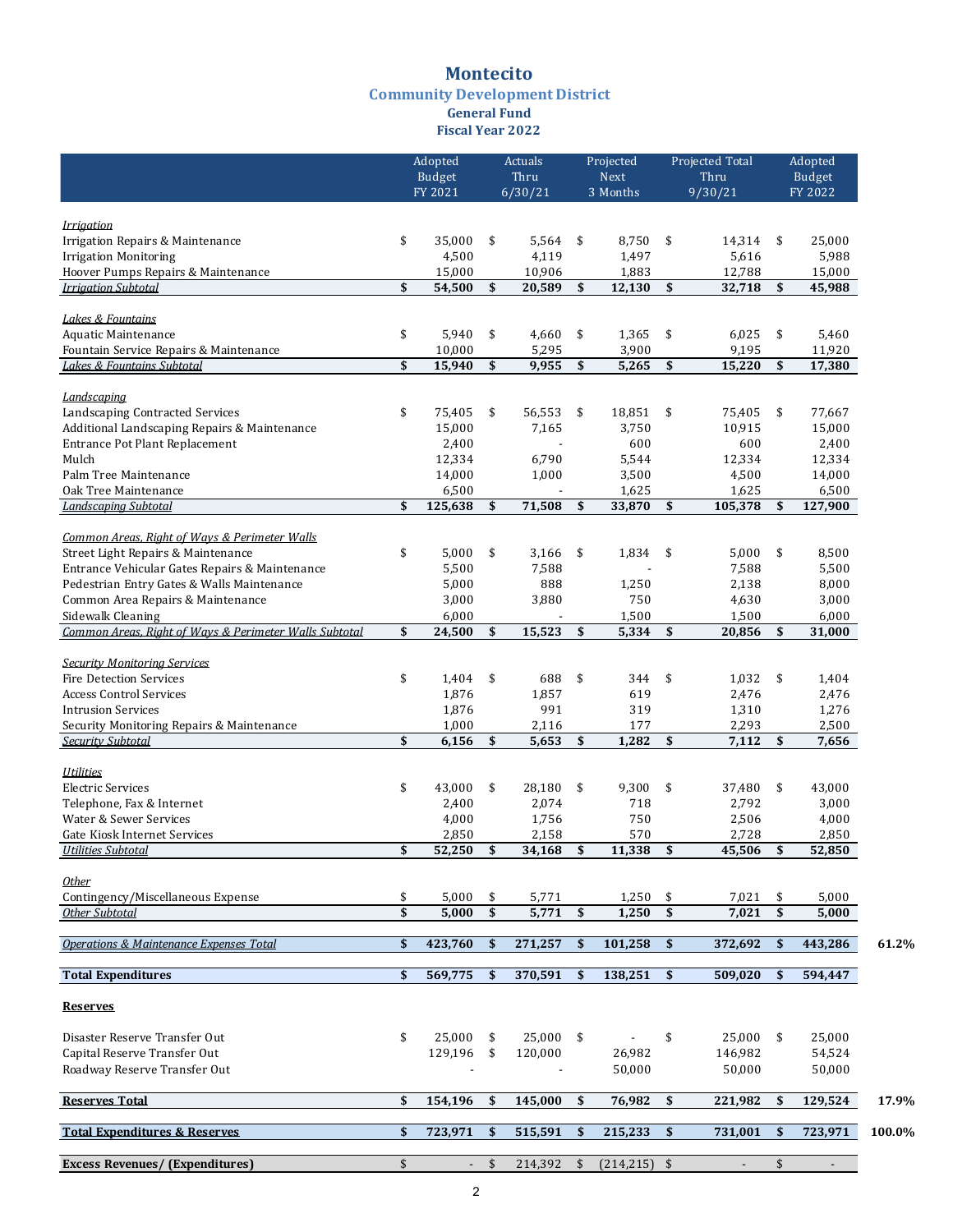#### **Revenues:**

The District's primary source of generating revenues is from **Maintenance Assessments**. In addition, other nonbudgeted sources of revenue may be realized throughout the fiscal year from items such as: Interest Income, Gate & Amenity Access Replacement Cards and FOB income, and Club House Rental Income.

#### **Maintenance Assessments**

The District levies Non-Ad Valorem Assessments on all of the assessable property within the District to pay for operating expenditures incurred during the Fiscal Year.  **\_\_\_\_\_\_\_\_\_\_\_\_\_\_\_\_\_\_\_\_\_\_\_\_\_\_\_\_\_\_\_\_\_\_\_\_\_\_\_\_\_\_\_\_\_\_\_\_\_\_\_\_\_\_\_\_\_\_\_\_\_\_\_\_\_\_\_\_\_\_\_\_\_\_\_\_\_\_\_\_\_\_\_\_\_\_\_\_\_\_\_\_\_\_\_\_\_\_\_\_\_\_\_\_\_\_\_\_\_\_\_\_\_\_\_\_\_\_\_\_\_\_\_\_\_\_\_** 

### **Expenditures:**

#### **Administrative Expenses**

#### **Supervisor Fees**

Chapter 190, Florida Statutes, allows for each Board member to receive \$200 per meeting, not to exceed \$4,800 per year paid to each Supervisor for the time devoted to District business and meetings. The amount for the fiscal year is based upon 3 Supervisors attending 12 monthly meetings.

#### **District Management**

The District has contracted with Governmental Management Services-Central Florida, LLC to provide management, accounting, and recording secretary services. These services include, but are not limited to, advertising, recording and transcribing of Board meetings, administrative services, budget preparation, financial reporting, and assisting with annual audits.

#### **District Engineer**

The District's Engineer, Dewberry Engineers, Inc., will be providing general engineering services to the District, e.g., attendance and preparation for the monthly Board meetings, review of invoices and requisitions, preparation and review of contract specifications and bid documents, and various projects assigned as directed by the Board of Supervisors and the District Manager.

#### **District Counsel**

The District's Legal Counsel, Billings, Cochran, Lyles, Mauro & Ramsey P.A., provides general legal services to the District. Among these services are attendance at and preparation for monthly Board meetings, review of operating and maintenance contracts, review of agreements and resolutions, and other research assigned as directed by the Board of Supervisors and the District Manager.

#### **Disclosure Report**

The District is required to prepare an annual disclosure report in accordance with the Continuing Disclosure Agreement and Rule  $15c2-12(b)(5)$  promulgated by Securities and Exchange Commission. The annual report is filed on the Municipal Securities Rulemaking Board (EMMA) website.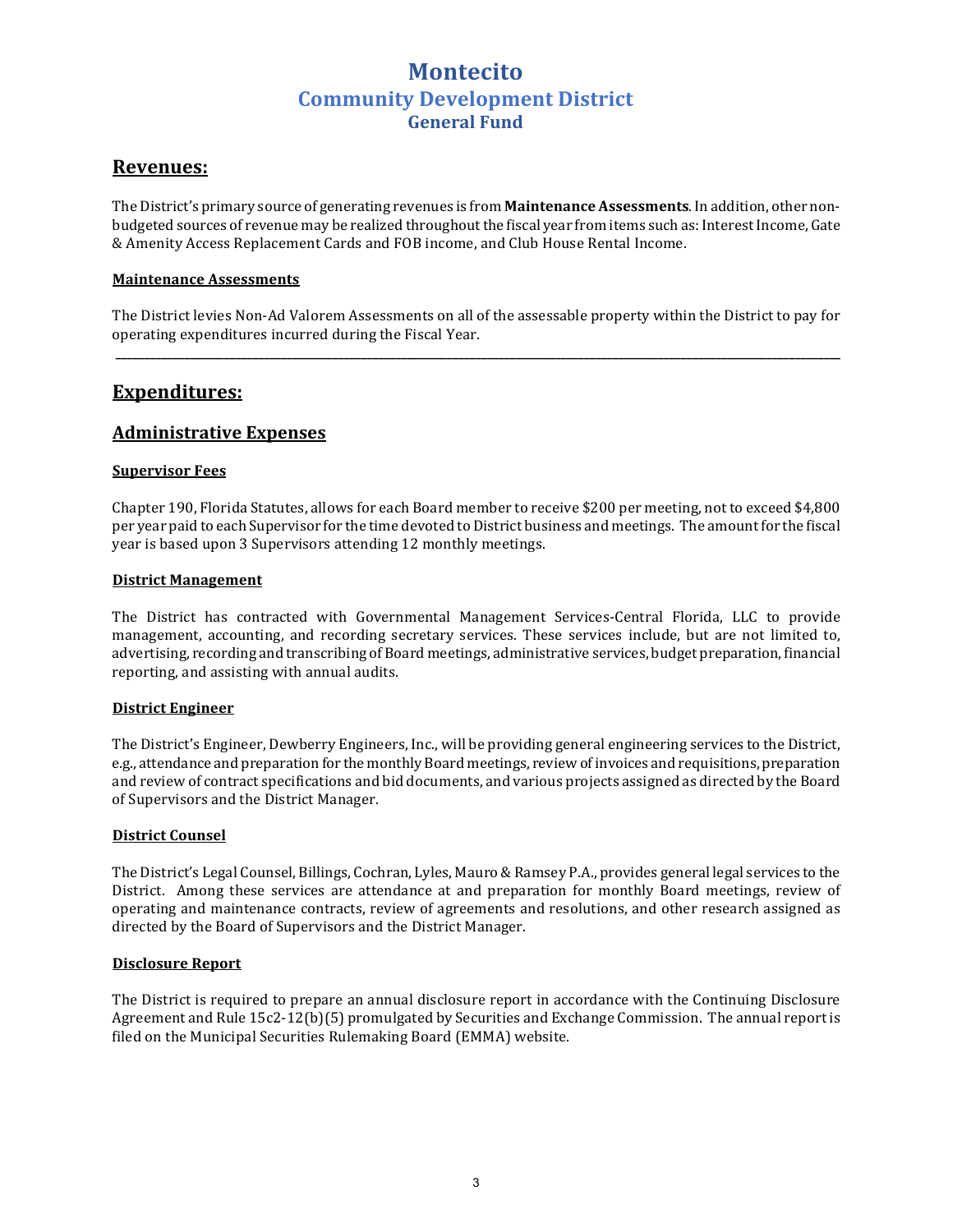#### **Trustee Fees**

The District pays monthly fees plus reimbursable expenses to UMB Bank as Trustee for the District's Series 2006AB, Special Assessment Revenue Bonds.

#### **Assessment Roll**

The District has contracted with Governmental Management Services-CF, LLC to maintain the assessment roll and annually certify for collection a Non-Ad Valorem assessment for operating and debt service expenses, calculate, collect, record and transmit prepaid assessments, maintain the District's lien book along with various other responsibilities. 

#### **Auditing Services**

The District is required by Florida Statutes to have an independent certified public accounting firm to conduct an annual audit of its financial records. The District's current auditing firm is Berger, Toombs, Elam, Gaines & Frank.

#### **Arbitrage Rebate Calculation**

The District is required to annually have an arbitrage rebate calculation on the District's Series 2006 Special Assessment Revenue Bonds. The District has contracted with LLS Tax Solutions, Inc. to calculate the arbitrage rebate liability and submit a report to the District.

#### **Public Officials/General Liability Insurance**

The District's general liability and public officials' liability insurance coverage is provided by Florida Insurance Alliance (FIA) who specializes in providing insurance coverage to governmental agencies.

#### **Legal Advertising**

The District will incur expenditures related to legal advertising. The items for which the District will advertise include, but are not limited to meeting schedules, special meeting notices, and public hearings, bidding etc. for the District based on statutory guidelines.

#### **Dues, Licenses & Subscriptions**

The District is required to pay an annual fee to the Department of Economic Opportunity for \$175. This is the only anticipated expenditure for this category.

#### **Information Technology**

The District incurs costs related to the District's accounting and information systems, District's website creation and maintenance, electronic compliance with Florida Statutes and other electronic data requirements.

#### **Property Appraiser**

Represents a fee charged by the Brevard County Property Appraiser's office for assessment administration services.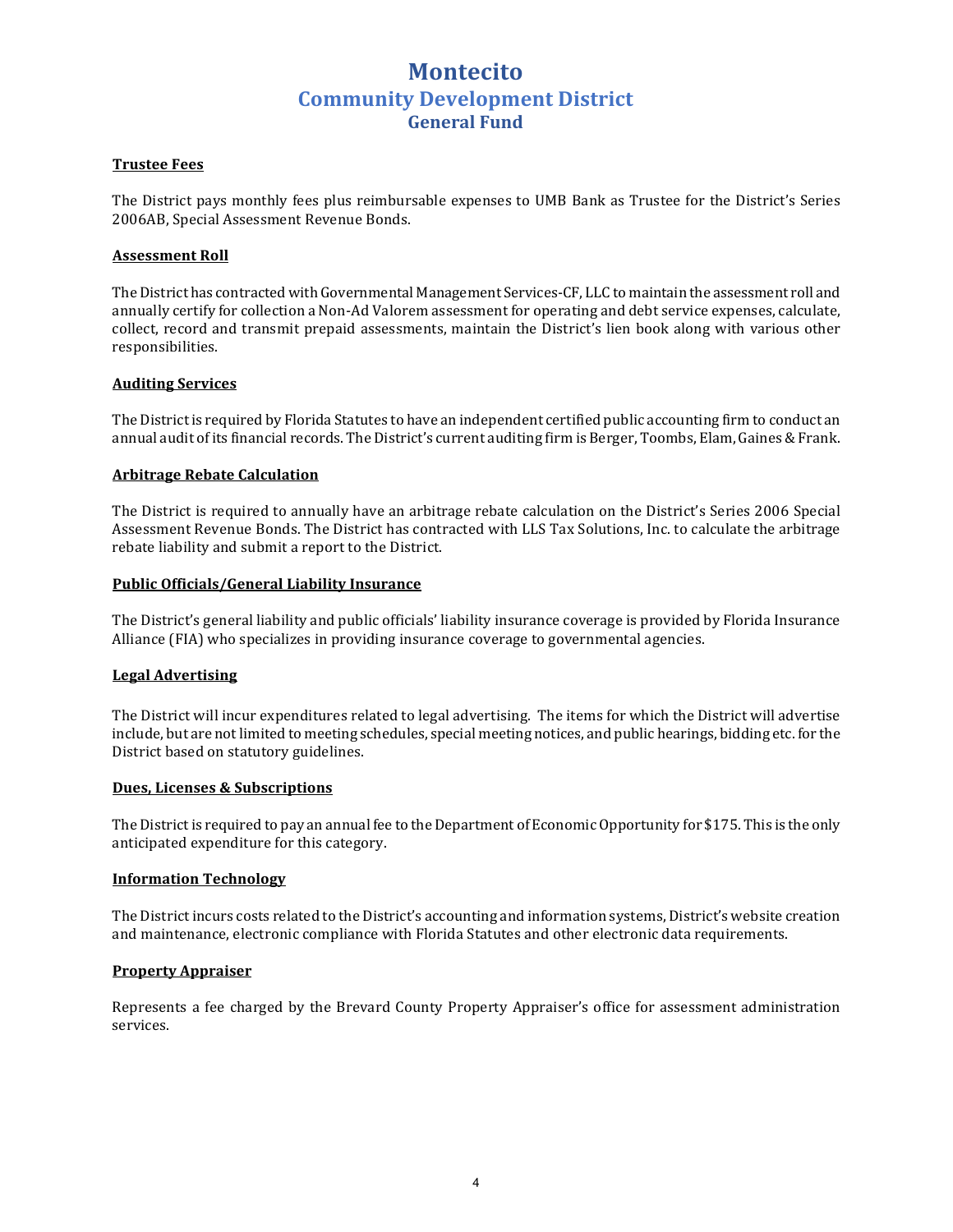#### **Reimbursable Expenses**

Represents expenses incurred that are considered reimbursable by the district, such as: mailing of agenda packages, overnight deliveries, correspondence, printing and binding agenda packages for board meetings, printing of computerized checks, stationary, envelopes, miscellaneous office supplies, etc.

#### **Contingency**

Represents any miscellaneous expenses incurred during the fiscal year.

#### **Operations and Maintenance Expenses**

These are the budgeted items that the CDD Board along with District Management have accessed necessary for the routine operations and maintenance of the District.

**\_\_\_\_\_\_\_\_\_\_\_\_\_\_\_\_\_\_\_\_\_\_\_\_\_\_\_\_\_\_\_\_\_\_\_\_\_\_\_\_\_\_\_\_\_\_\_\_\_\_\_\_\_\_\_\_\_\_\_\_\_\_\_\_\_\_\_\_\_\_\_\_\_\_\_\_\_\_\_\_\_\_\_\_\_\_\_\_\_\_\_\_\_\_\_\_\_\_\_\_\_\_\_\_\_\_\_\_\_\_\_\_\_\_\_\_\_\_\_\_\_\_\_\_\_\_\_\_** 

#### *Field Management*

#### **Field Manager**

The District has contracted with Governmental Management Services - Central Florida, LLC to provide onsite field management of contracts for the District Services such as landscape and lake maintenance. Services to include onsite inspections, meetings with contractors and monitoring of utility accounts.

#### **Onsite Facility Supervisor Salary**

The District incurs costs to employ a facility attendant who provides overall supervision of administration and appearance of the District's public facilities and amenities. The District pays its employee through ADP.

#### **Onsite Parttime Pool Attendant**

The District incurs costs to employ a pool attendant part time. The District pays its employee through ADP.

#### **Payroll Taxes**

Represents payroll taxes incurred for salaries paid throughout the fiscal year.

#### **Workers Compensation Costs**

The District will incur costs related to insurance premiums for worker's compensation policies.

#### **Cell Phone & Mileage Reimbursement**

The District will incur costs related to cell phone and mileage reimbursements incurred throughout the year. Currently, the District provides its facility attendant a reimbursement of \$25 monthly for cell phone usage. The remaining \$300 pertains to estimated costs for mileage.

#### **ADP** Fees

Represents processing charges for salaries paid through ADP.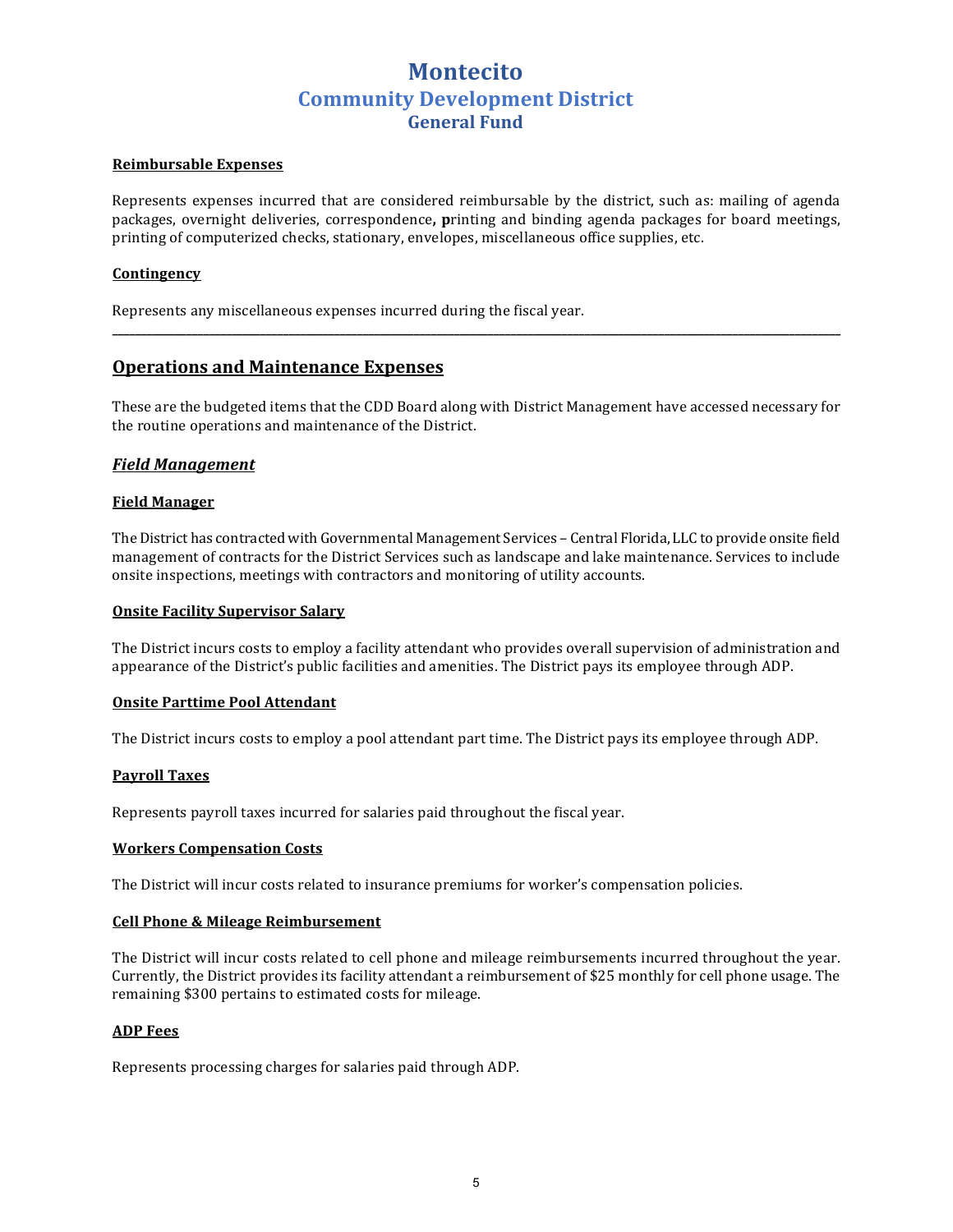#### **Property Insurance**

Represents the cost of annual coverage of property insurance. Coverage is provided by Florida Insurance Alliance (FIA). FIA specializes in providing insurance coverage to governmental agencies.

#### *Amenity Center Operations*

#### **Repairs & Maintenance (Non-HVAC)**

Represents estimated costs for maintaining the amenity center throughout the fiscal year.

#### **HVAC Repairs & Maintenance**

Represents estimated costs of maintaining the  $A/C$  and heating systems.

#### **Office Supplies**

The District incurs cost for various office supplies as part of the day-to-day operations of the Amenity Center.

#### **Janitorial Supplies**

Represents any minimal costs for janitorial supplies and/or services.

#### **Janitorial Services**

The District has contracted with Coverall Central Florida to provide commercial cleaning services 3 days a week for the clubhouse. Services also include wiping equipment every two weeks and quarterly window cleaning.

| <b>Description</b>  | Monthly | Annually |
|---------------------|---------|----------|
| 208 Montecito Drive | \$450   | \$5,400  |
| Estimated Increase  |         | \$162    |
| Contingency         |         | \$1,500  |
| Total               |         | \$7,062  |

#### **Pest Control & Termite Bond**

The District has contracted with Apex Pest Control, Inc. to provide bi-monthly pest control services. The District also incurs an annual termite bond fee with Price Termite & Pest Control.

| <b>Description</b>  | <b>Bi-Monthly</b> | Annually |
|---------------------|-------------------|----------|
| 208 Montecito Drive | \$80              | \$480    |
| Termite Bond        |                   | \$460    |
| Contingency         |                   | \$60     |
| Total               |                   | \$1,000  |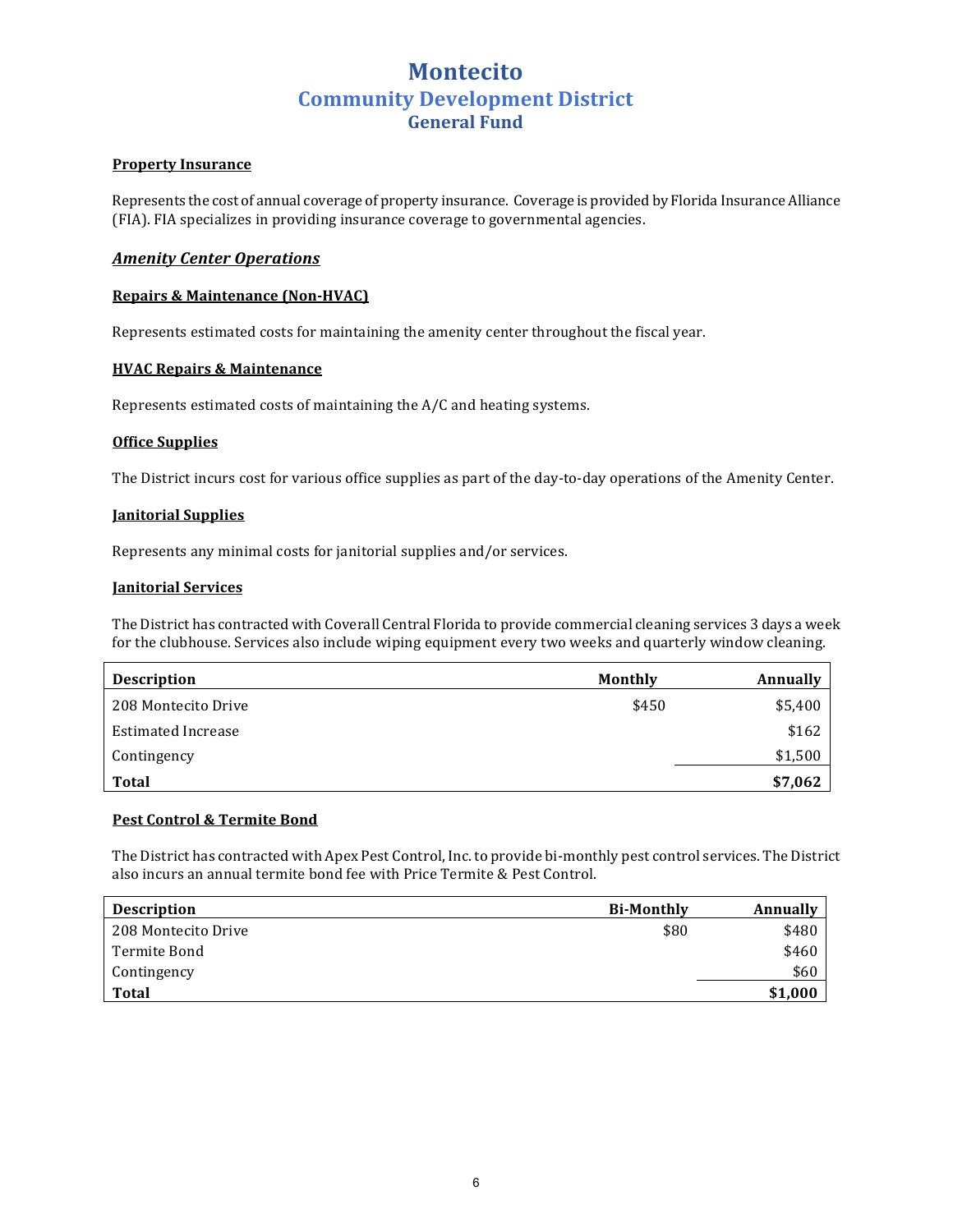#### **Fitness Equipment Repairs & Maintenance**

Represents estimated costs for maintaining the fitness equipment owned by the District. Preventative Maintenance is provided by Brown Fitness Services, LLC.

| <b>Description</b>       | <b>Quarterly</b> | Annually |
|--------------------------|------------------|----------|
| Preventative Maintenance | \$225            | \$900    |
| Repairs & Contingency    |                  | \$1,600  |
| <b>Total</b>             |                  | \$2,500  |

#### **Playground Repairs & Maintenance**

Represents any repairs and maintenance costs incurred on the District's playground equipment.

#### **Pool Service Repairs & Maintenance**

The District has contracted with Brevard Pools for all expenses related to the repairs and maintenance of the swimming pool facilities. These services include, but are not limited to, general cleaning, water testing, chlorinating, balancing PH, adding algaecide, balancing alkalinity, cleaning filters, providing technical support, and advising the District of any necessary repairs.

| <b>Description</b>                    | Monthly | Annually |
|---------------------------------------|---------|----------|
| Pool Maintenance – October to March   | \$545   | \$3,270  |
| Pool Maintenance – April to September | \$795   | \$4.770  |
| Repairs & Contingency                 |         | \$4,460  |
| Total                                 |         | \$12,500 |

#### *Irrigation*

#### **Irrigation Repairs & Maintenance**

The District will incur expenditures related to the maintenance of the irrigation systems.

#### **Irrigation Monitoring**

The District has contracted with Insight Irrigation, LLC to provide irrigation monitoring services that include assistance with: run checks, leaks, valve issues, controller issues, sensor issues, backup data, management of irrigation schedules and updates to online maps.

| <b>Description</b>                                   | Monthly | Annually |
|------------------------------------------------------|---------|----------|
| Irrigation Monitoring – 285 zones at \$1.75 per zone | \$499   | \$5.988  |
| <b>Total</b>                                         |         | \$5,988  |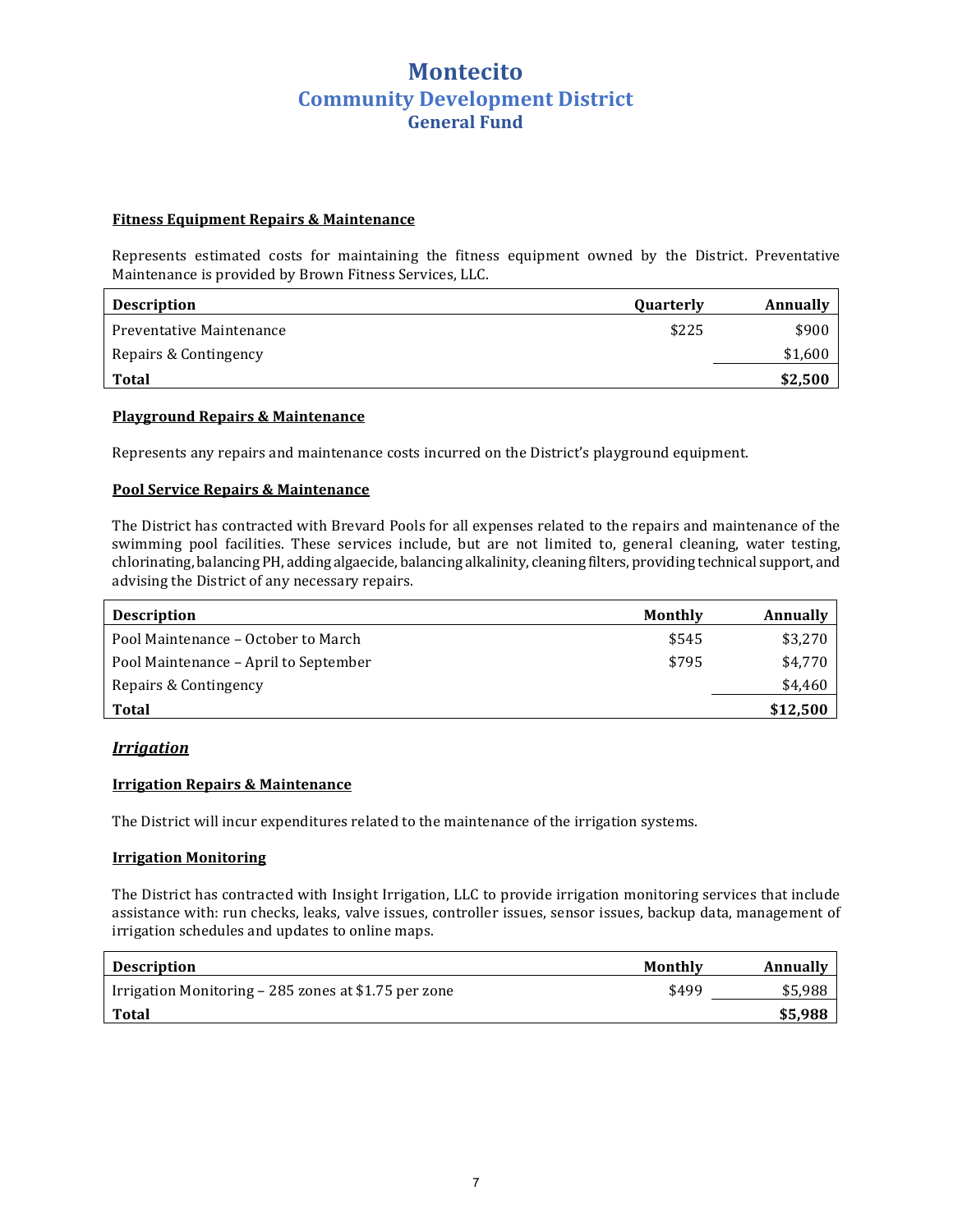#### **Hoover Pumps Repairs & Maintenance**

The District will incur costs related to the repairs and preventative maintenance of its Hoover pumps which is provided by Hoover Pumping Systems.

| <b>Description</b>                                 | Annually |
|----------------------------------------------------|----------|
| Hoover Pump 1 #4978 – Patrick Drive                | \$2,590  |
| Hoover Pump 2 #5975 - Point Lobos Drive & Monterey |          |
| Drive                                              | \$2,590  |
| Hoover Pump 3 #8563 – Phase 2C                     | \$2,290  |
| Repairs & Contingency                              | \$7,530  |
| <b>Total</b>                                       | \$15,000 |

#### *Lakes & Fountains*

#### **Aquatic Maintenance**

The District has contracted with Ecor Industries, Inc. for the care and maintenance of its six lakes which includes shoreline grass, brush and vegetation control.

| <b>Description</b>  | Monthly | Annually |
|---------------------|---------|----------|
| Aquatic Maintenance | \$455   | \$5,460  |
| Total               |         | \$5,460  |

#### **Fountain Service Repairs & Maintenance**

Represents the estimated costs for any repairs and maintenance pertaining to the six District lake fountains. The district is contracted with Brevard Pools for monthly maintenance and Fountain Design Group for quarterly cleaning.

| <b>Description</b>          | Monthly | Annually |
|-----------------------------|---------|----------|
| Lake Fountain Maintenance   | \$300   | \$3,600  |
| Quarterly Fountain Cleaning |         | \$1,920  |
| Repairs & Contingency       |         | \$6,400  |
| Total                       |         | \$11,920 |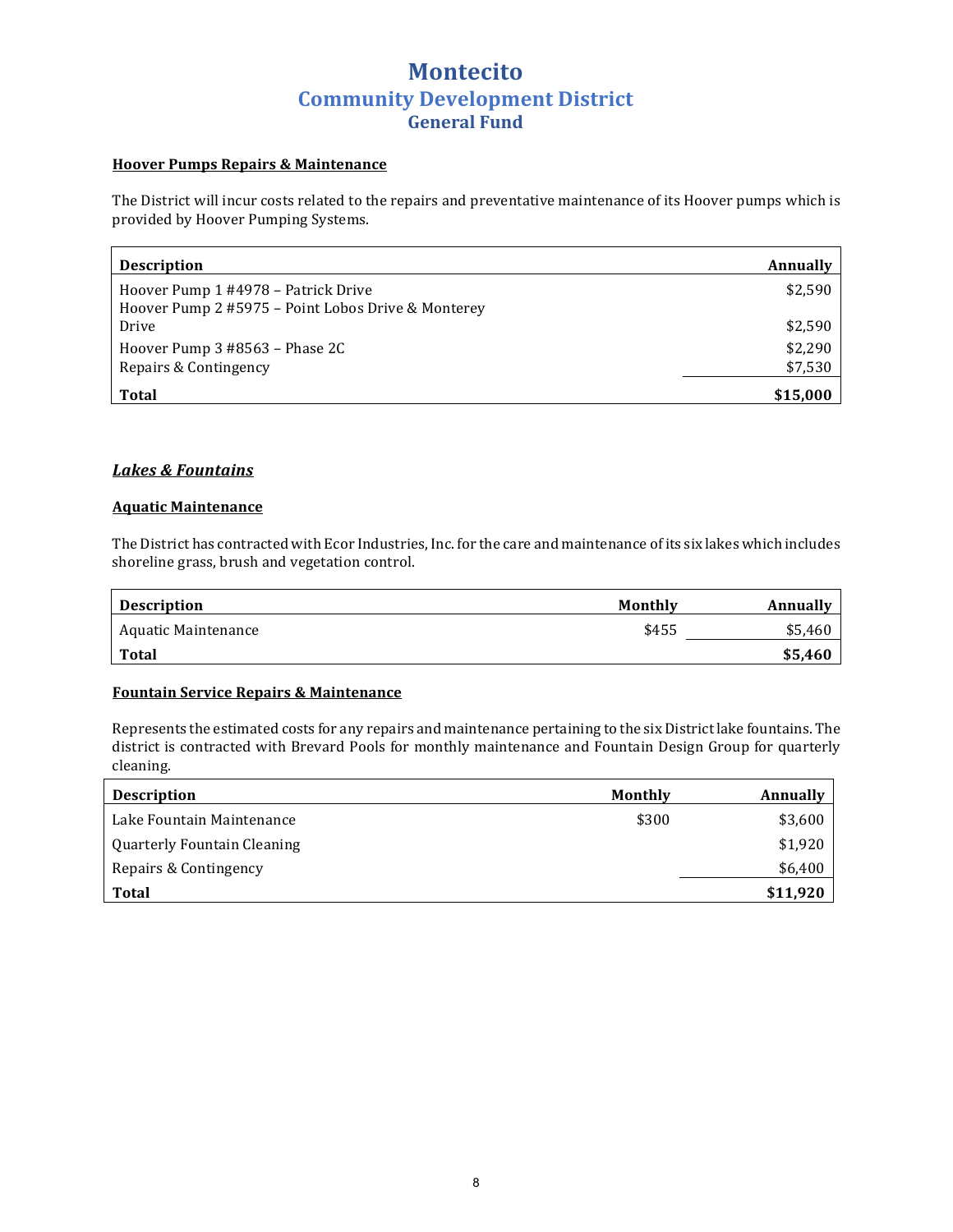#### *Landscaping*

#### **Landscaping Contracted Services**

The District has a contract with Paradise Lawns and Landscaping, Inc. to maintain the landscaping located within the District. These services include monthly landscape maintenance such as mowing, edging, trimming, weed and disease control, fertilization, pest control, pH adjustments, pruning, and irrigation inspections. The annual amount is based upon the following:

| <b>Description</b>        | Monthly | Annually |
|---------------------------|---------|----------|
| Landscape Maintenance     | \$6.284 | \$75,405 |
| <b>Estimated Increase</b> |         | \$2,262  |
| <b>Total</b>              |         | \$77,667 |

#### **Additional Landscaping Repairs & Maintenance**

The District will incur landscape related expenditures that fall outside of the annual maintenance contract. Examples include: plant replacement and sod replacement.

#### **Entrance Pot Plant Replacement**

Represents estimated costs to replace pot plants at the entrances of the community.

#### **Mulch**

Represents estimated costs for supplemental mulch to be added during the fiscal year.

#### **Palm Tree Maintenance**

The District will incur costs for the maintenance of the palm trees.

#### **Oak Tree Maintenance**

The District will incur costs for the maintenance of the oak trees.

#### **Common Areas, Right of Ways & Perimeter Walls**

#### **Street Light Repairs & Maintenance**

The District will incur costs to maintain the street lights and decorative light fixtures throughout the District.

#### **Entrance Vehicular Gate Repairs & Maintenance**

Represents any gate repairs and maintenance costs the District may incur throughout the fiscal year. This also includes preventative maintenance provided by Florida Door Control, Inc. of \$2,379.92 annually.

#### **Pedestrian Entry Gates & Walls Maintenance**

The District will incur expenditures to maintain the pedestrian gates, entry monuments and walls throughout the fiscal year.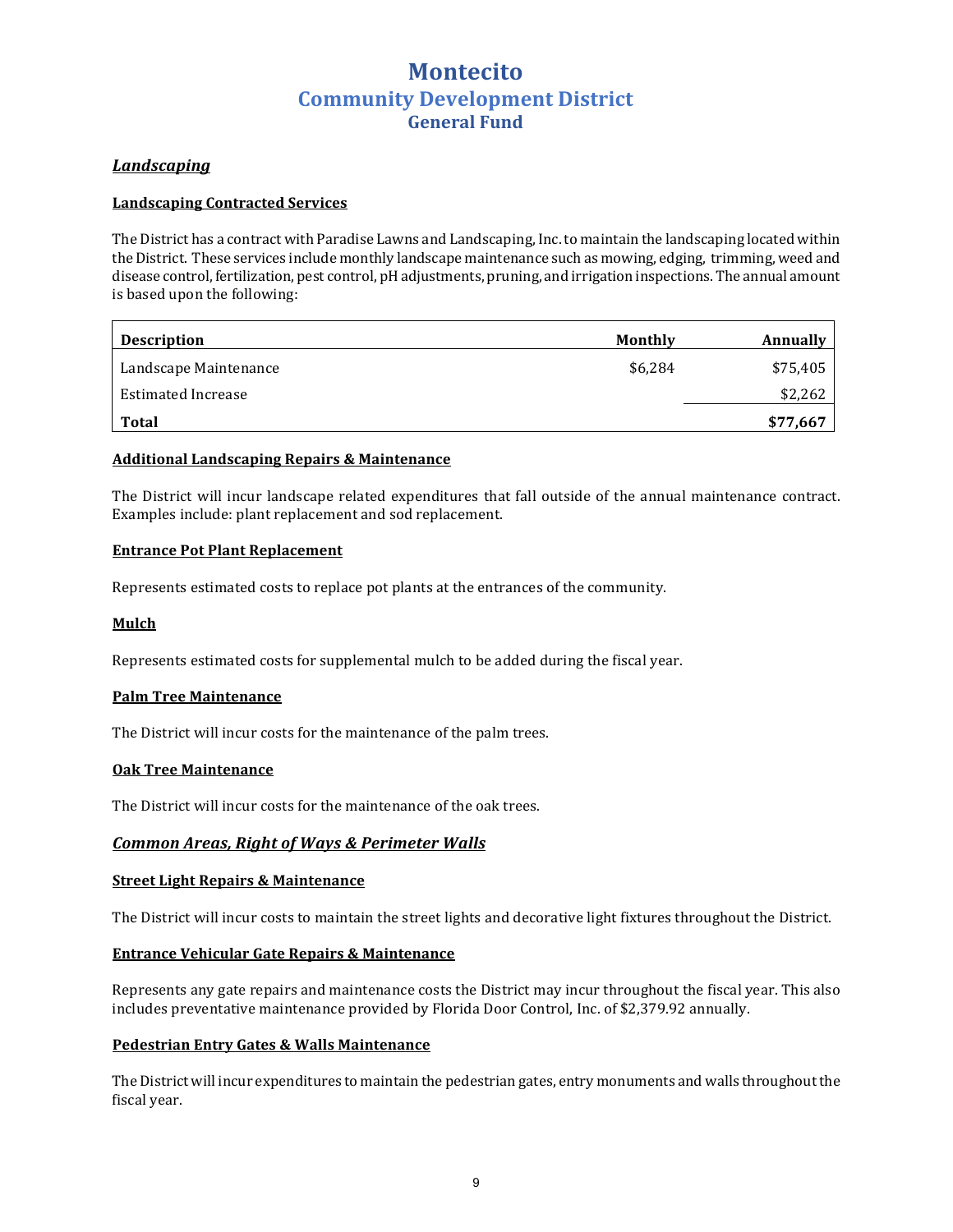#### **Common Area Repairs & Maintenance**

Represents costs related to the maintenance of the District's common areas.

#### **Sidewalk Cleaning**

Represents the estimated costs of pressure washing the sidewalks annually.

#### *Security*

#### **Fire Detection Services**

Represents monitoring services provided by Sonitrol for the fire alarm systems.

| <b>Description</b>  | Monthly | Annually |
|---------------------|---------|----------|
| 208 Montecito Drive | \$117   | \$1,404  |
| Total               |         | \$1.404  |

#### **Access Control Services**

Represents monitoring services provided by Sonitrol for the District's access control systems.

| <b>Description</b>  | Monthly | Annually |
|---------------------|---------|----------|
| 208 Montecito Drive | \$206   | \$2.476  |
| Total               |         | \$2,476  |

#### **Intrusion Services**

Represents monitoring services provided by Sonitrol for the District's burglary systems.

| <b>Description</b>  | Monthly | Annually |
|---------------------|---------|----------|
| 208 Montecito Drive | \$106   |          |
| Total               |         | \$1,276  |

#### **Security Monitoring Repairs & Maintenance**

Represents maintenance trip services and repairs provided by Sonitrol for the District's burglary, access control and fire alarm monitoring systems.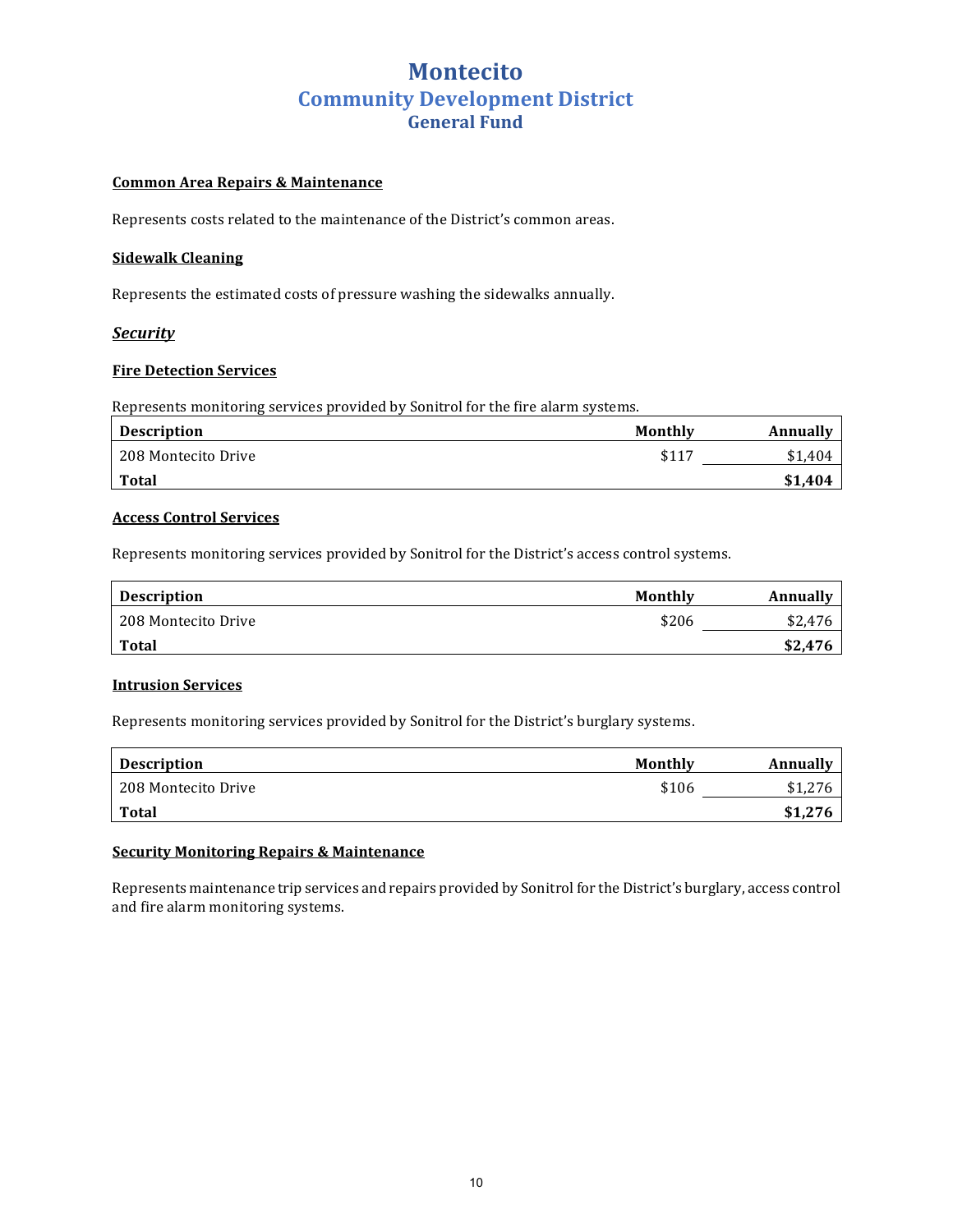#### *Utilities*

#### **Electric Services**

The District has the following electric accounts with Florida Power & Light Company for general purposes.

| <b>Description</b>                                         | <b>Monthly</b> | <b>Annually</b> |
|------------------------------------------------------------|----------------|-----------------|
| 140 Clemente Drive #Pump (Hoover Pump 2 #5975)             | \$260          | \$3,120         |
| 208 Montecito Drive #Clubhouse (Amenity Center)            | \$700          | \$8,400         |
| 308 Montecito Drive #Irrigation Pump (Hoover Pump 1 #4978) | \$650          | \$7,800         |
| 654 Mission Bay Drive #Gate (South Patrick Entrance)       | \$400          | \$4,800         |
| 686 Carlsbad Drive #Irrigation (Hoover Pump 3 #8563)       | \$200          | \$2,400         |
| 688 Carlsbad Drive #LTS                                    | \$50           | \$600           |
| 711 Monterey Drive #Irrigation                             | \$800          | \$9,600         |
| 790 Palisades Drive #Entrance (Shearwater Entrance)        | \$110          | \$1,320         |
| Contingency                                                |                | \$4,960         |
| <b>Total</b>                                               |                | \$43,000        |

#### **Telephone, Fax & Internet**

The District will incur cost for telephone, fax and internet service related to the amenity center. These services are provided by Spectrum.

| <b>Description</b>  | Monthly | Annually |
|---------------------|---------|----------|
| 208 Montecito Drive | \$240   | \$2,880  |
| Contingency         |         | \$120    |
| Total               |         | \$3,000  |

#### **Water & Sewer Services**

The District has the following water and sewer service account with the City of Melbourne for its amenity center.

| <b>Description</b>  | Monthly | Annually |
|---------------------|---------|----------|
| 208 Montecito Drive | \$250   | \$3,000  |
| Contingency         |         | \$1,000  |
| Total               |         | \$4,000  |

#### **Gate Kiosk Internet Services**

The District will incur costs to provide internet services to the two gatehouses it owns. These services are provided by Spectrum.

| <b>Description</b>                      | Monthly | Annually |
|-----------------------------------------|---------|----------|
| Gate Kiosk 1 – Shearwater Parkway Kiosk | \$95    | \$1,140  |
| Gate Kiosk 2 – South Patrick Kiosk      | \$95    | \$1,140  |
| Contingency                             |         | \$570    |
| <b>Total</b>                            |         | \$2,850  |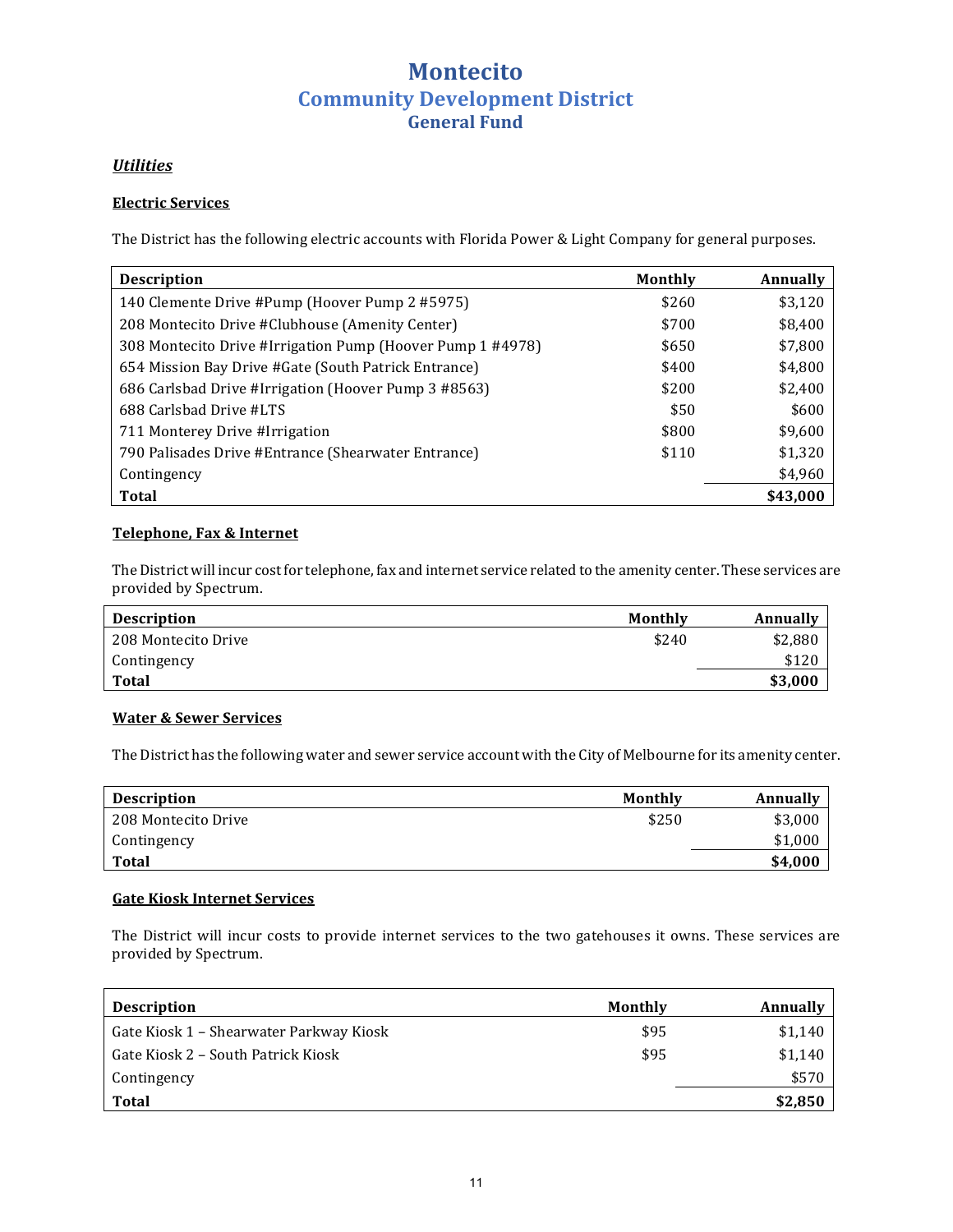*Other*

#### **Contingency/Miscellaneous Expense**

Monies collected and allocated for expenses that the District could incur miscellaneous throughout the year, which may not fit into any standard categories.

#### **Reserves:**

#### **Disaster Reserves**

Funds collected and reserved for expenses related to disasters like hurricanes.

#### **Capital Reserves**

Funds collected and reserved for the replacement of and/or purchase of new capital improvements throughout the District.

#### **Roadway Reserves**

Funds collected and reserved for large repairs and maintenance of District's roads.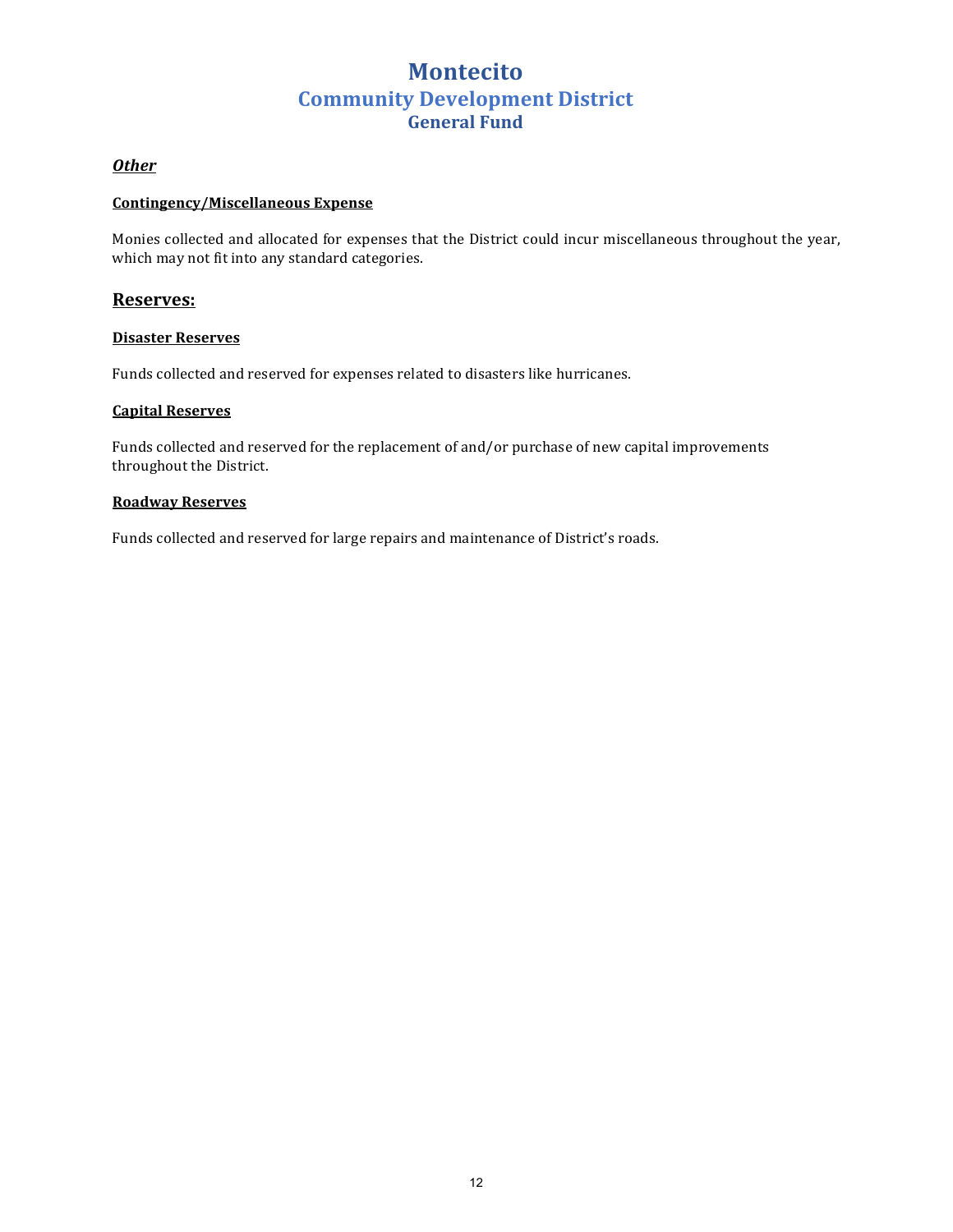### **Montecito Community Development District Capital Reserve Fund Fiscal Year 2022**

|                                                    | Adopted<br><b>Budget</b><br>FY 2021 | <b>Actuals</b><br>Thru<br>6/30/21 |              | Projected<br><b>Next</b><br>3 Months | <b>Projected Total</b><br>Thru<br>9/30/21 |              | Adopted<br><b>Budget</b><br>FY 2022 |         |
|----------------------------------------------------|-------------------------------------|-----------------------------------|--------------|--------------------------------------|-------------------------------------------|--------------|-------------------------------------|---------|
| <b>Revenues</b>                                    |                                     |                                   |              |                                      |                                           |              |                                     |         |
| Beginning Fund Balance                             | \$<br>19.366                        | \$<br>$(2,963)$ \$                |              |                                      |                                           | $(2,963)$ \$ |                                     | 66,558  |
| Transfer In                                        | 129,196                             | 120,000                           |              | 26,982                               | \$                                        | 146,982      |                                     | 54,524  |
| <b>Total Revenues</b>                              | \$<br>148,562                       | \$<br>117,037                     | \$           | 26,982                               | \$                                        | 144,019      | \$                                  | 121,082 |
| <b>Expenditures</b>                                |                                     |                                   |              |                                      |                                           |              |                                     |         |
| Capital Outlay - Landscaping                       |                                     | \$<br>14,522                      | \$.          | 25.175                               | \$                                        | 39,697       | \$                                  | 24,145  |
| Capital Outlay - Amenity Center                    | \$<br>$\sim$                        | \$<br>28,316                      | S            | 618                                  | \$                                        | 28,934       | \$                                  | 4,300   |
| Capital Outlay - Streets, Sidewalks, Walls & Gates |                                     | \$<br>8,830                       | \$           |                                      | \$                                        | 8,830        | \$                                  | 17,825  |
| <b>Total Expenditures</b>                          | \$<br>٠.                            | \$<br>51,668                      | \$<br>25,793 |                                      | \$<br>77,461                              |              | \$                                  | 46,270  |
| <b>Excess Revenues/(Expenditures)</b>              | 148,562                             | \$<br>65,369                      |              | 1,189                                | \$                                        | 66,558       |                                     | 74,812  |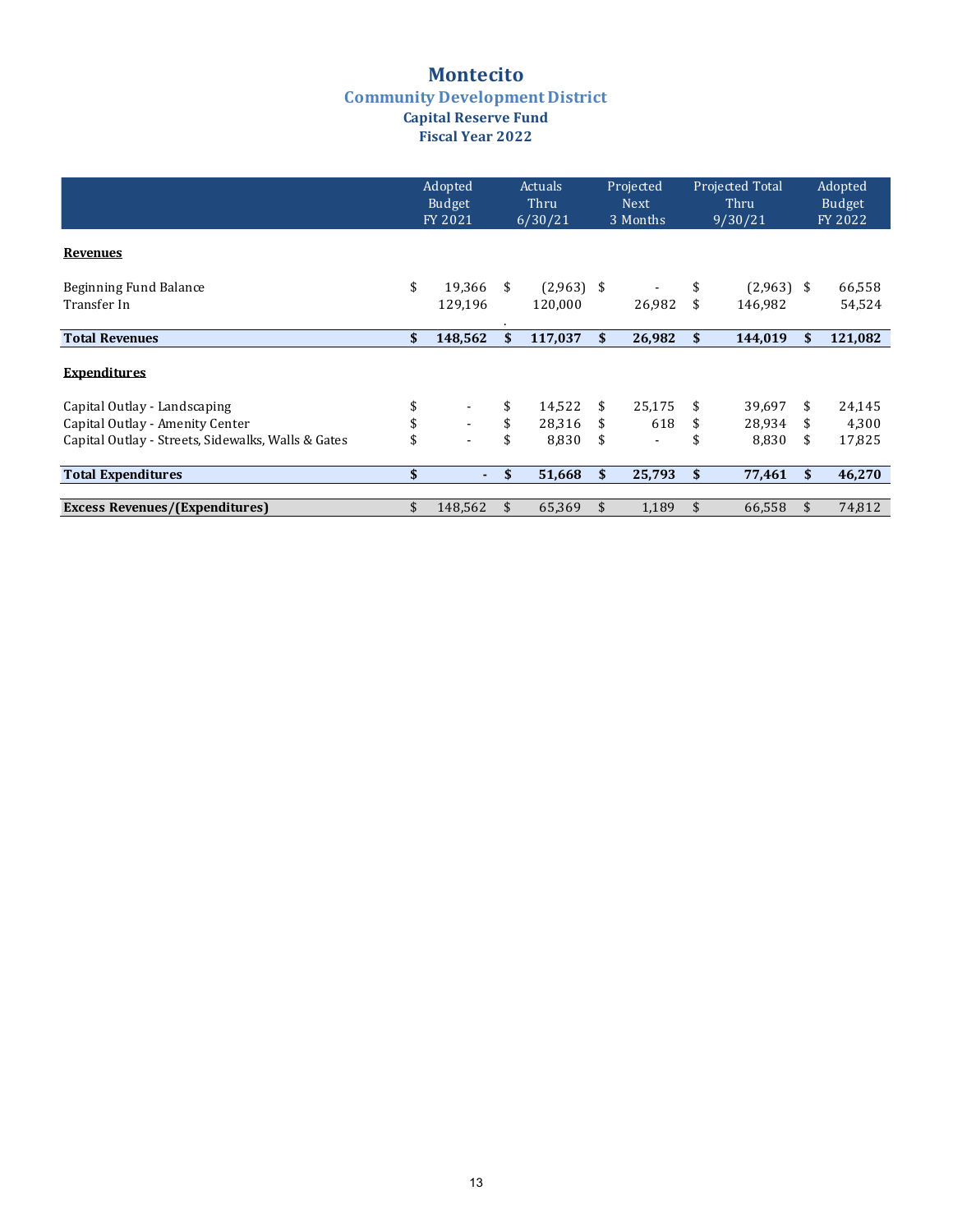#### **Montecito Community Development District Disaster Reserve Fund Fiscal Year 2022**

|                                       | Adopted<br>Budget<br>FY 2021 | <b>Actuals</b><br>Thru<br>6/30/21 |                    | Projected<br><b>Next</b><br>3 Months |          | <b>Projected Total</b><br>Thru<br>9/30/21 |    | Adopted<br>Budget<br>FY 2022 |
|---------------------------------------|------------------------------|-----------------------------------|--------------------|--------------------------------------|----------|-------------------------------------------|----|------------------------------|
| <b>Revenues</b>                       |                              |                                   |                    |                                      |          |                                           |    |                              |
| Beginning Fund Balance<br>Transfer In | \$<br>75,000<br>25,000       | \$<br>75,000<br>25,000            | - \$               | ۰.                                   | \$<br>\$ | 75,000<br>25,000                          | \$ | 100,000<br>25,000            |
| <b>Total Revenues</b>                 | \$<br>100,000                | \$<br>100,000                     | $\mathbf{\hat{S}}$ |                                      | \$       | 100,000                                   | \$ | 125,000                      |
| <b>Expenditures</b>                   |                              |                                   |                    |                                      |          |                                           |    |                              |
| Capital Outlay                        | \$<br>$\sim$                 | \$<br>$\overline{\phantom{a}}$    | \$                 | $\blacksquare$                       | \$       | $\sim$                                    | \$ |                              |
| <b>Total Expenditures</b>             | \$<br>٠.                     | \$                                | \$                 | ٠                                    | \$       | ۰                                         | \$ |                              |
| <b>Excess Revenues/(Expenditures)</b> | \$<br>100,000                | \$<br>100,000                     | \$                 |                                      |          | 100,000                                   |    | 125,000                      |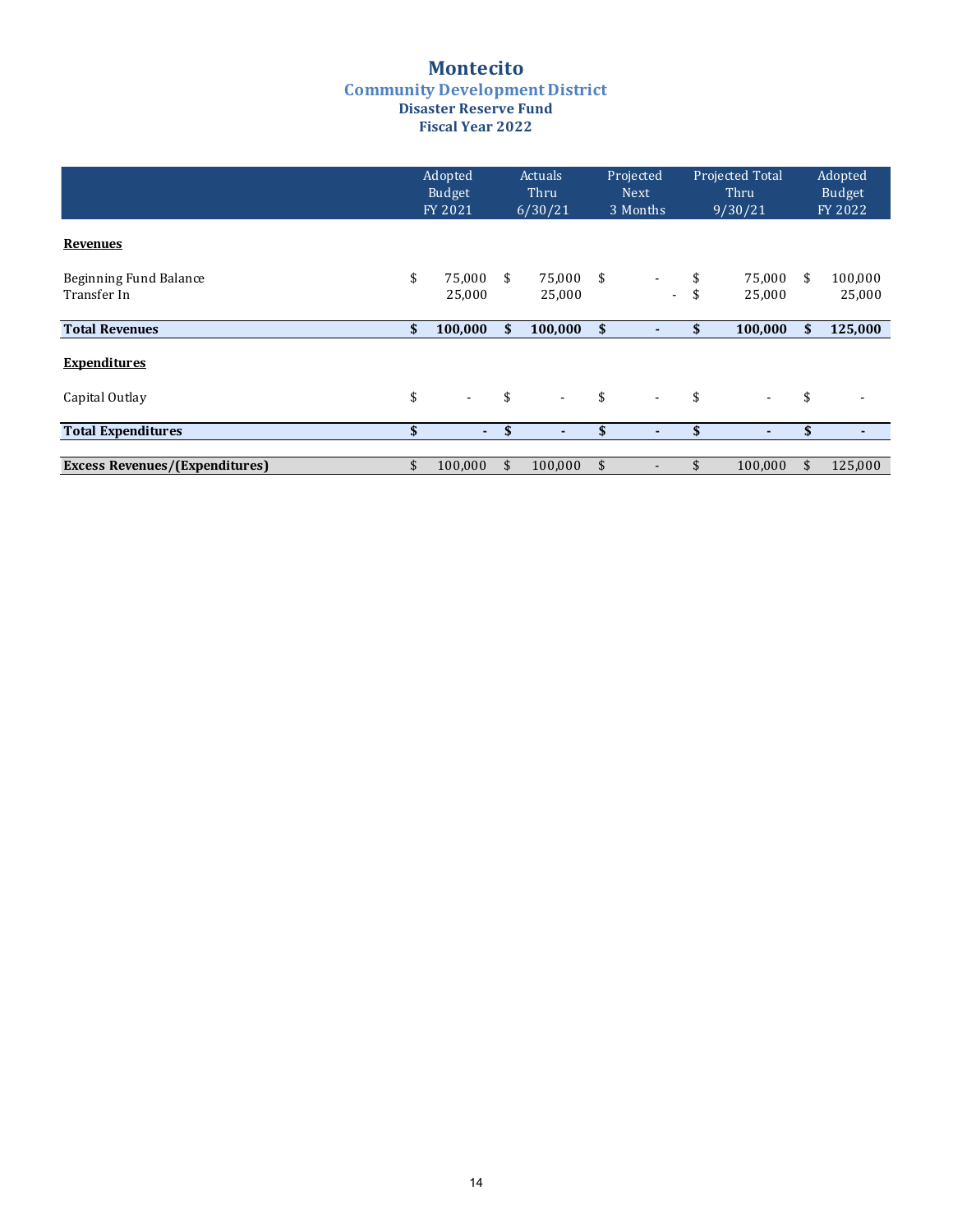#### **Montecito Community Development District Roadway Reserve Fund Fiscal Year 2022**

|                                       | Adopted<br>Budget<br>FY 2021   |      | <b>Actuals</b><br>Thru<br>6/30/21 | Projected<br><b>Next</b><br>3 Months |        | Projected Total<br>Thru<br>9/30/21 |                  | Adopted<br>Budget<br>FY 2022 |
|---------------------------------------|--------------------------------|------|-----------------------------------|--------------------------------------|--------|------------------------------------|------------------|------------------------------|
| <b>Revenues</b>                       |                                |      |                                   |                                      |        |                                    |                  |                              |
| Beginning Fund Balance<br>Transfer In | \$<br>$\overline{\phantom{a}}$ | \$   | $\sim$                            | \$                                   | 50,000 | \$<br>\$                           | $\sim$<br>50,000 | \$<br>50,000<br>50,000       |
| <b>Total Revenues</b>                 | \$<br>$\sim$                   | - \$ | ٠                                 | \$                                   | 50,000 | \$                                 | 50,000           | \$<br>100,000                |
| <b>Expenditures</b>                   |                                |      |                                   |                                      |        |                                    |                  |                              |
| Capital Outlay                        | \$<br>$\sim$                   | \$   | $\sim$                            | \$                                   | $\sim$ | \$                                 | $\blacksquare$   | \$                           |
| <b>Total Expenditures</b>             | \$<br>$\sim$                   | \$   | ٠                                 | \$                                   | ٠      | \$                                 | ٠                | \$<br>۰                      |
|                                       |                                |      |                                   |                                      |        |                                    |                  |                              |
| <b>Excess Revenues/(Expenditures)</b> | $\blacksquare$                 |      |                                   |                                      | 50,000 | \$                                 | 50,000           | \$<br>100,000                |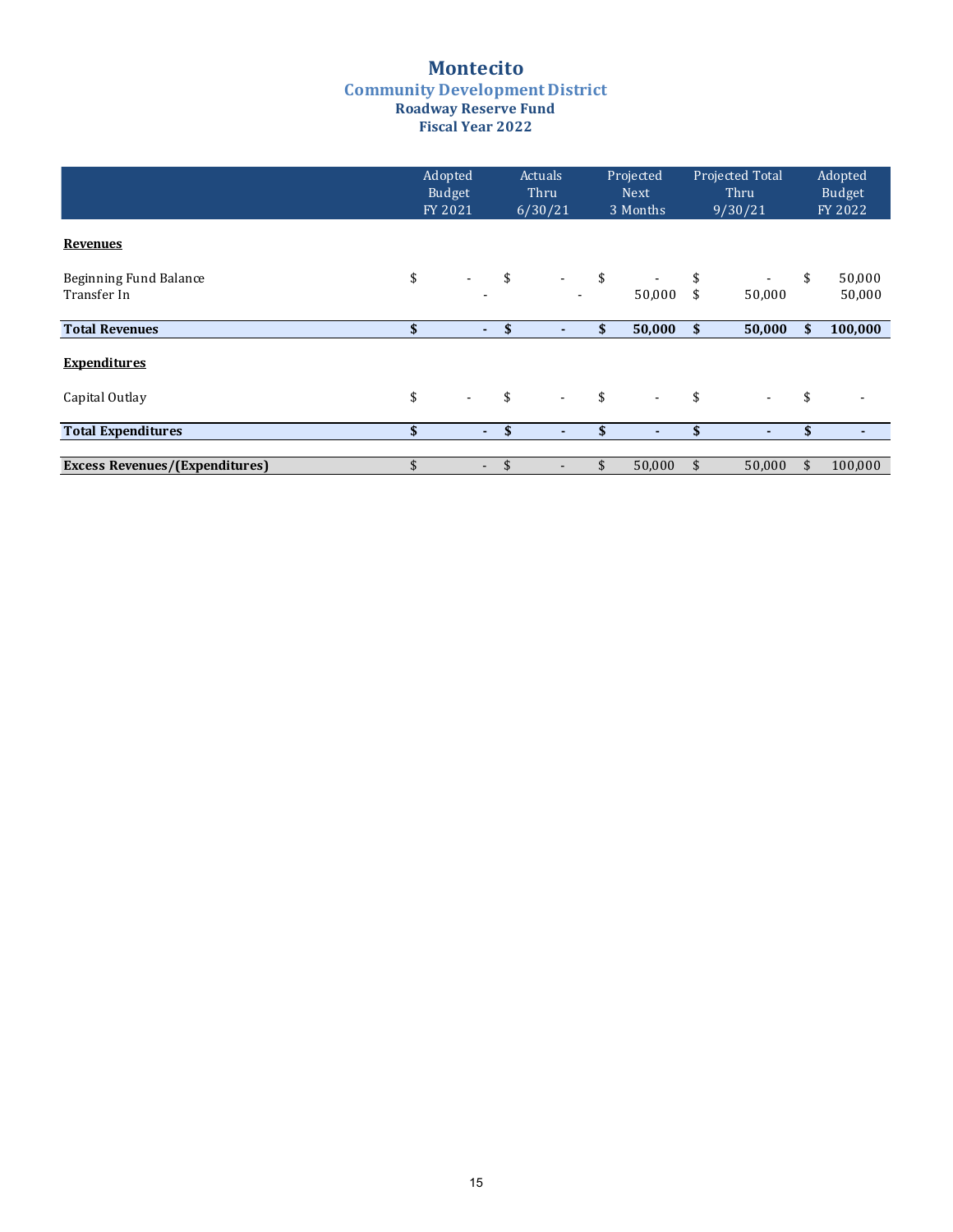### **Montecito Community Development District Debt Service Fund - Series 2006 Fiscal Year 2022**

|                                                                                                            | Adopted<br>Budget<br>FY 2020 | Adopted<br>Budget<br>FY 2022        |
|------------------------------------------------------------------------------------------------------------|------------------------------|-------------------------------------|
| <b>Revenues</b>                                                                                            |                              |                                     |
| Special Assessments- Tax Roll (1)<br>Carry Forward Surplus                                                 | \$<br>294,690                | \$<br>390,006<br>113,850            |
| <b>Total Revenues</b>                                                                                      | \$<br>294,690                | \$<br>503,856                       |
| <b>Expenditures</b><br>Debt Service Obligation<br>Interest - $11/1$<br>Principal - 5/1<br>Interest - $5/1$ | \$<br>294,690                | \$<br>113,850<br>165,000<br>113,850 |
| <b>Total Expenditures</b>                                                                                  | \$<br>294,690                | \$<br>392,700                       |
| <b>Excess Revenues/(Expenditures)</b>                                                                      | \$                           | \$<br>111,156                       |
|                                                                                                            | Interest - $11/1/22$         | \$<br>109,312.50                    |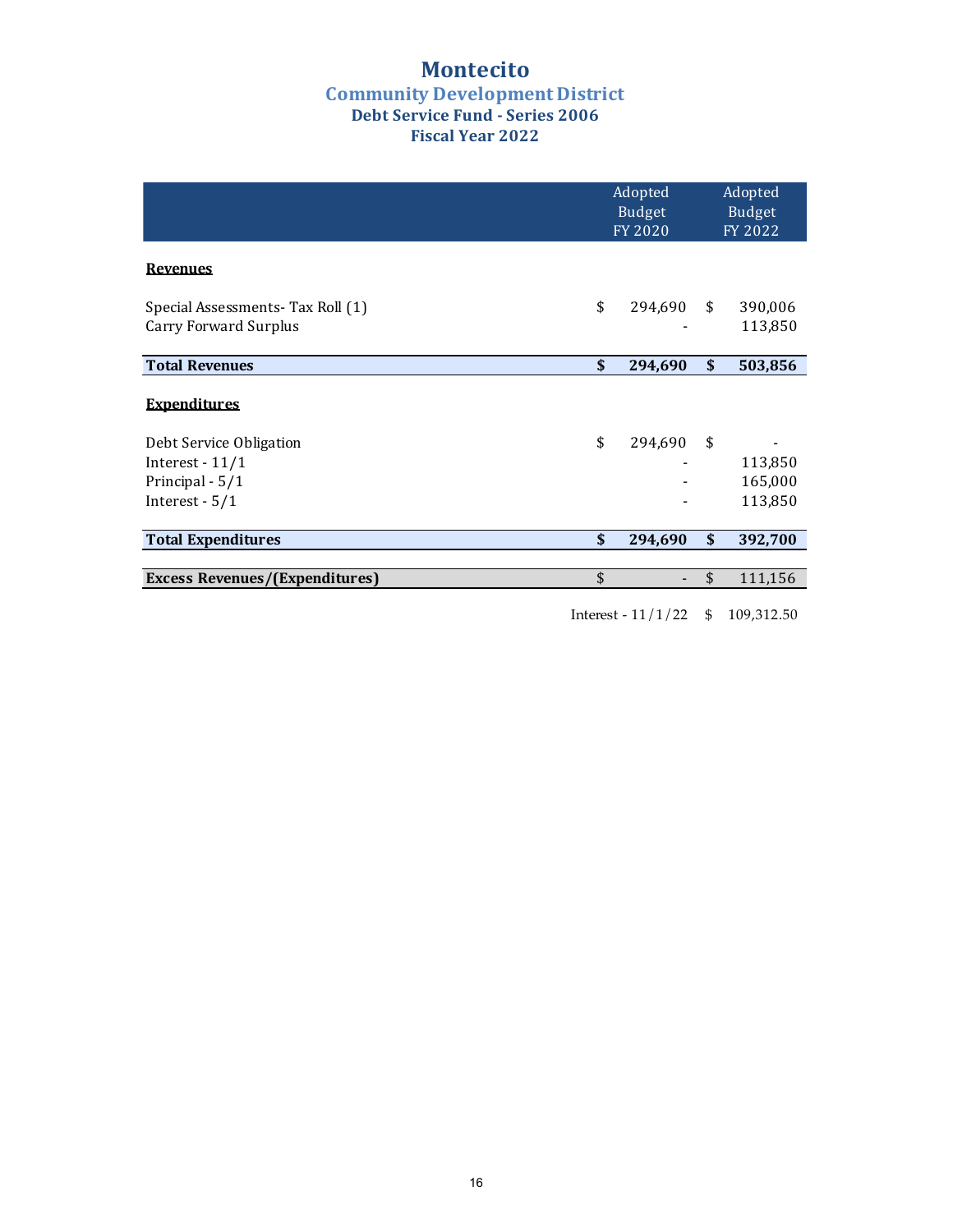### **Montecito**

# **Community Development District<br>Series 2006 Special Assessment Bonds**

**Amortization Schedule** 

| Date     | Balance            |                                 | Prinicpal      |               | Interest     | Total             |              |  |
|----------|--------------------|---------------------------------|----------------|---------------|--------------|-------------------|--------------|--|
|          |                    |                                 |                |               |              |                   |              |  |
| 11/01/21 | \$<br>4,140,000.00 | \$                              | $\overline{a}$ | \$            | 113,850.00   | $\boldsymbol{\$}$ | 113,850.00   |  |
| 05/01/22 | \$<br>4,140,000.00 | \$                              | 165,000.00     | \$            | 113,850.00   |                   |              |  |
| 11/01/22 | \$<br>3,975,000.00 | \$                              |                | \$            | 109,312.50   | \$                | 388,162.50   |  |
| 05/01/23 | \$<br>3,975,000.00 | \$                              | 175,000.00     | \$            | 109,312.50   |                   |              |  |
| 11/01/23 | \$<br>3,800,000.00 | \$                              |                | \$            | 104,500.00   | \$                | 388,812.50   |  |
| 05/01/24 | \$<br>3,800,000.00 | \$                              | 185,000.00     | \$            | 104,500.00   |                   |              |  |
| 11/01/24 | \$<br>3,615,000.00 | \$                              |                | \$            | 99,412.50    | \$                | 388,912.50   |  |
| 05/01/25 | \$<br>3,615,000.00 | \$                              | 195,000.00     | \$            | 99,412.50    |                   |              |  |
| 11/01/25 | \$<br>3,420,000.00 | \$                              |                | \$            | 94,050.00    | \$                | 388,462.50   |  |
| 05/01/26 | \$<br>3,420,000.00 | \$                              | 205,000.00     | \$            | 94,050.00    |                   |              |  |
| 11/01/26 | \$<br>3,215,000.00 | \$                              |                | \$            | 88,412.50    | \$                | 387,462.50   |  |
| 05/01/27 | \$<br>3,215,000.00 | \$                              | 220,000.00     | \$            | 88,412.50    |                   |              |  |
| 11/01/27 | \$<br>2,995,000.00 | \$                              |                | \$            | 82,362.50    | \$                | 390,775.00   |  |
| 05/01/28 | \$<br>2,995,000.00 | \$                              | 230,000.00     | \$            | 82,362.50    |                   |              |  |
| 11/01/28 | \$<br>2,765,000.00 | \$                              |                | \$            | 76,037.50    | \$                | 388,400.00   |  |
| 05/01/29 | \$<br>2,765,000.00 | \$                              | 245,000.00     | \$            | 76,037.50    |                   |              |  |
| 11/01/29 | \$<br>2,520,000.00 | \$                              |                | \$            | 69,300.00    | \$                | 390,337.50   |  |
| 05/01/30 | \$<br>2,520,000.00 | \$                              | 260,000.00     | \$            | 69,300.00    |                   |              |  |
| 11/01/30 | \$<br>2,260,000.00 | \$                              |                | \$            | 62,150.00    | \$                | 391,450.00   |  |
| 05/01/31 | \$<br>2,260,000.00 | \$                              | 270,000.00     | \$            | 62,150.00    |                   |              |  |
| 11/01/31 | \$<br>1,990,000.00 | \$                              |                | \$            | 54,725.00    | \$                | 386,875.00   |  |
| 05/01/32 | \$<br>1,990,000.00 | \$                              | 285,000.00     | \$            | 54,725.00    |                   |              |  |
| 11/01/32 | \$<br>1,705,000.00 | \$                              |                | \$            | 46,887.50    | \$                | 386,612.50   |  |
| 05/01/33 | \$<br>1,705,000.00 | \$                              | 305,000.00     | \$            | 46,887.50    |                   |              |  |
| 11/01/33 | \$<br>1,400,000.00 | \$                              |                | \$            | 38,500.00    | \$                | 390,387.50   |  |
| 05/01/34 | \$<br>1,400,000.00 | \$                              | 320,000.00     | \$            | 38,500.00    |                   |              |  |
| 11/01/34 | \$<br>1,080,000.00 | \$                              |                | \$            | 29,700.00    | \$                | 388,200.00   |  |
| 05/01/35 | \$<br>1,080,000.00 | \$                              | 340,000.00     | \$            | 29,700.00    |                   |              |  |
| 11/01/35 | \$<br>740,000.00   | \$                              |                | \$            | 20,350.00    | \$                | 390,050.00   |  |
| 05/01/36 | \$<br>740,000.00   | \$                              | 360,000.00     | \$            | 20,350.00    |                   |              |  |
| 11/01/36 | \$<br>380,000.00   | \$                              |                | \$            | 10,450.00    | \$                | 390,800.00   |  |
| 05/01/37 | \$<br>380,000.00   | \$                              | 380,000.00     | \$            | 10,450.00    | \$                | 390,450.00   |  |
|          |                    | $\boldsymbol{\hat{\mathbf{s}}}$ | 4.140.000.00   | $\mathbf{\$}$ | 2.200.000.00 | $\mathbf{\$}$     | 6.340.000.00 |  |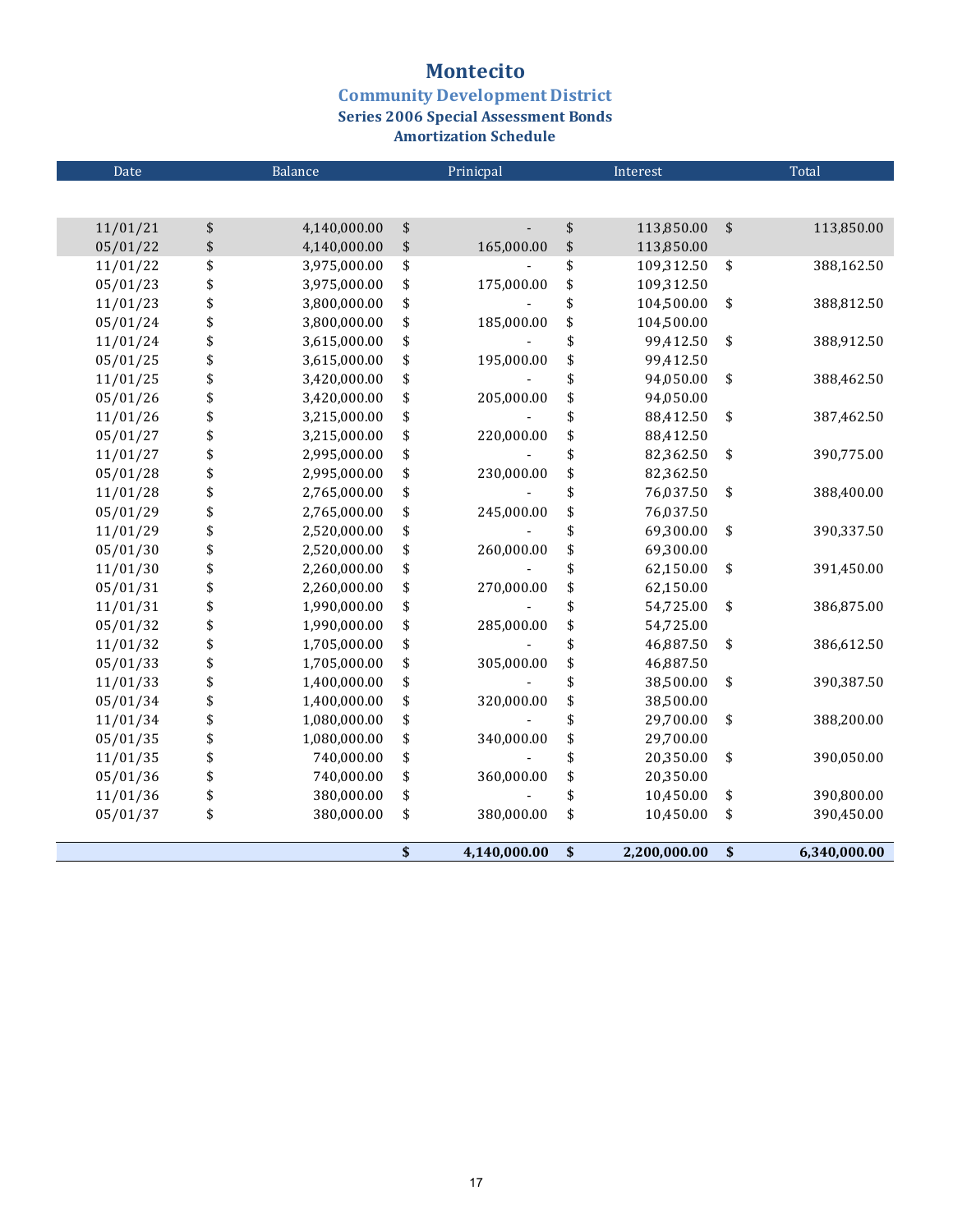### **Montecito Community Development District**

### Fiscal Year 2022 O&M and Debt Service Assessment Schedule

|                                 | Admin.    | Field/Reserve |           |
|---------------------------------|-----------|---------------|-----------|
| Description                     | Budget    | <b>Budget</b> | Total     |
| Total O&M Budget                | \$151.161 | \$572.810     | \$723.971 |
| Assess. Allocation - Settlement | \$0       | \$0           | \$0       |
| Balance Forward                 | \$0       | \$0           | \$0       |
| Net Assessments                 | \$151,161 | \$572.810     | \$723.971 |
| Collection Cost (6%)            | \$9.649   | \$36,562      | \$46,211  |
| <b>Gross Assessment</b>         | 160,810   | 609.372       | \$770,182 |

#### **Operations and Maintenance**

| Lot Size                            | Units      | <b>EAU</b><br>Factor | Total<br>EAU's        | % Total<br>EAU's | <b>Bond Expense</b> | <b>Bonds</b>                     | Admin. Budget Admin. Budget Field/Reserve<br>No Bonds | <b>Budget</b>                       | Total                               | 0&M Per<br>Unit (Net)    | 0&M Per<br>Unit $(Gross)(1)$ |
|-------------------------------------|------------|----------------------|-----------------------|------------------|---------------------|----------------------------------|-------------------------------------------------------|-------------------------------------|-------------------------------------|--------------------------|------------------------------|
| Townhomes<br>Single Family<br>Total | 294<br>127 | 0.75<br>1.00         | 220.5<br>127<br>347.5 | 28%<br>16%       | 63%<br>37%<br>100%  | \$28,047<br>\$16,154<br>\$44,201 | \$29.797.45<br>\$17.162.25<br>\$46,960                | \$363,466<br>\$209.344<br>\$572,810 | \$421,311<br>\$242,660<br>\$663,971 | \$1.433.03<br>\$1.910.71 | \$1,524.50<br>\$2,032.67     |
| Condo's<br>Mid-Rise<br>High-Rise    | 224<br>176 | 1.00<br>1.25         | 224<br>220<br>444     | 28%<br>28%       |                     | \$0<br>\$0<br>\$0                | \$30.270<br>\$29,730<br>\$60,000                      | \$0<br>\$0<br>\$0                   | \$30.270<br>\$29,730<br>\$60,000    | \$135.14<br>\$168.92     | \$143.76<br>\$179.70         |
| Total                               | 821        |                      | 791.5                 | 100%             |                     | \$44,201                         | \$106,960                                             | \$572,810                           | \$723,971                           |                          |                              |